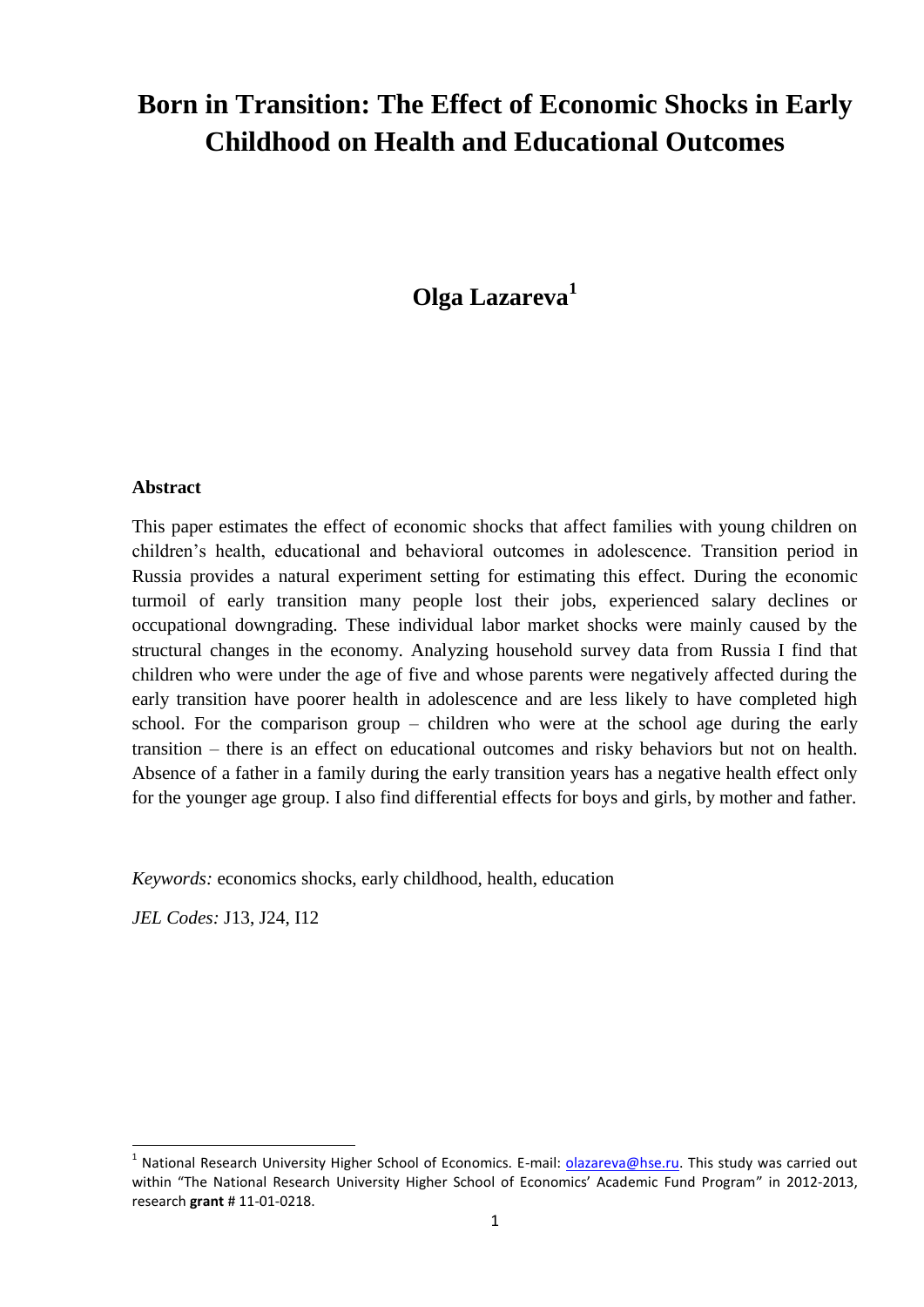#### **1. Introduction**

The effects that various influences during early childhood years (under the age five) have on the child development, human capital accumulation and economic and social outcomes later in life are increasingly studied by the economists. Existing studies show that the influence of certain factors during prenatal period and early childhood may have long-lasting negative effects on individual health, education and other outcomes. Such factors include infections, poor nutrition in terms of amount and quality, poor ecological conditions and economic shocks (see a recent survey by Almond and Currie 2010).

This study aims to estimate the effect of the negative labor market events faced by the parents of a child under age five on his/her outcomes later in life. The adverse labor market events may include loss of job, unemployment, salary decline, forced change of job and occupation, occupational downgrading. However, observed individual labor market shocks may be correlated with the unobservable characteristics of parents that also affect their children. In this case the estimate may be biased. The economic transition in Russia provides a unique natural experiment setting that allows estimating the causal relationship.

During the first years of transition in Russia economic decline was dramatic. Gross domestic product had fallen by 40 percent during the first half of 1990s. Unemployment had risen from non-existent to almost 10 percent in 1995. The structural shifts in the economy have lead to a large scale labor reallocation across sectors. Employment in the industry declined while employment in the new sector of the economy – market services – surged. About 42% of employed people permanently changed occupations between 1991 and 1998 (Sabirianova 2002). Another specific feature of economic transition in Russia was the large scale non-payment of wages by enterprises to their workers. Consequently, many families in Russia experienced negative labor market events, such as job loss, salary decline or non-payment and occupational downgrading, caused by the turmoil of transition and fundamental structural changes in the economy. Probability to be affected varied by the degree of economic decline in the sector of employment of a person. Children born during the early transition years in the families hit by the economic shock are likely to be affected as well.

In order to estimate the effect I use the data from the panel survey of households in Russia for 1994-2009. In 2006 round people were asked a number of questions concerning their labor market experiences during the transition since 1991. I select individuals who were born in 1989-1995 – their early childhood and in many cases prenatal period coincided with the initial stage of transition. I estimate the effect of labor market shocks experienced by their parents in 1991-1995 on their health indicators and educational outcomes in 2009 when they were at the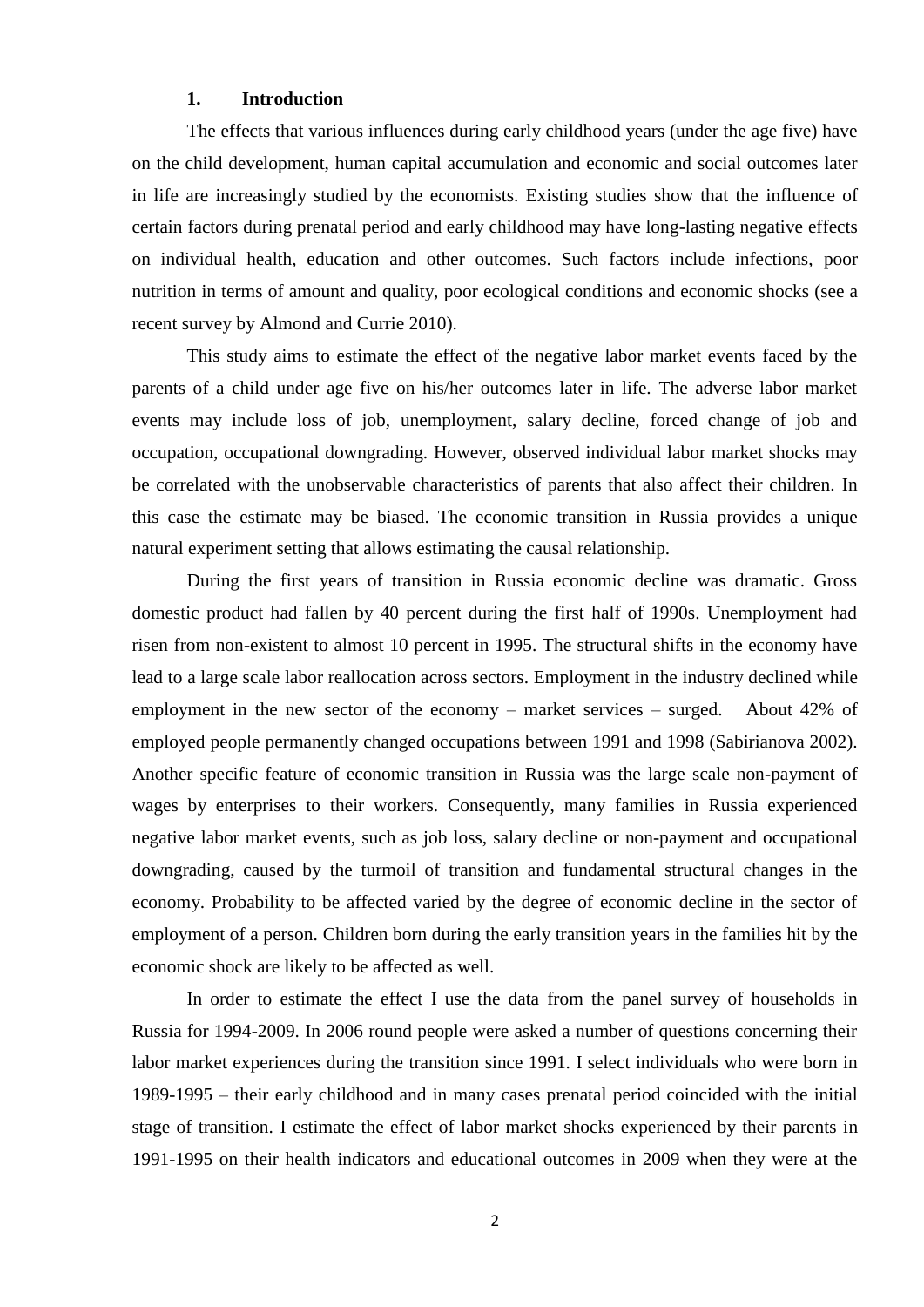age of 14 to 20. I also conduct the same analysis for the comparison group of people who were born in 1981-1986 and who were at the school age during 1991-1995.

The results show that children whose families were negatively affected during the early transition when they were under the age of five have poorer health in adolescence and are less likely to have completed high school. For the comparison group – children who were at the school age during the early transition – there is a negative effect on educational outcomes and increased incidence of smoking and alcohol consumption but no effect on health. Absence of a father in a family has detrimental effect on health for those who were young children during the early transition but not for those who were of a school age at that time. Thus, it is shown that in terms of health children under age five are more vulnerable to the economic shocks to their households than older children, particularly in single-parent families.

There may be several mechanisms behind these effects. Labor market shocks affect two main inputs that parents invest in their children's development: money and time<sup>2</sup>. Unexpected income decline may result in worse nutrition and reduced investments in education. Forced change of job and take up of an additional work result in increased working time and less time spent with children. Existing empirical studies show that parental income and parental investment of time have substantial effects on schooling outcomes of children (Haveman and Wolfe 1995).

Stress of economic hardships experienced by parents may directly affect psychological conditions of children. Psychological literature argues that stressful events in a family may cause emotional instability in children which impedes normal development (Seltzer 1994). Psychological resources of parents, i.e. their ability to cope, also affect the performance of children (McGuhhin et al. 1980). The period during childhood when stressful events occur is important as well – psychologists point at the existence of sensitive periods when negative influences affect children the most.

In addition stress may lead to more smoking and alcohol consumption by parents which can be later taken up by children. Finally, work-related stress and income decline may affect health of a mother before or during pregnancy which translates into the worse health of a child. This may be one of the reasons why we find more pronounced health effects for children born during transition.

This paper aims to contribute to the small but growing literature on the effect of economic shocks in early childhood on various outcomes later in life. There are some studies showing negative effect of family income decline during childhood on life expectancy and health in adulthood. Banerjee et al. (2007) shows that shocks to the family income around time of birth

**.** 

 $2$  For an early model of parental investment in children see Becker and Tomes (1986).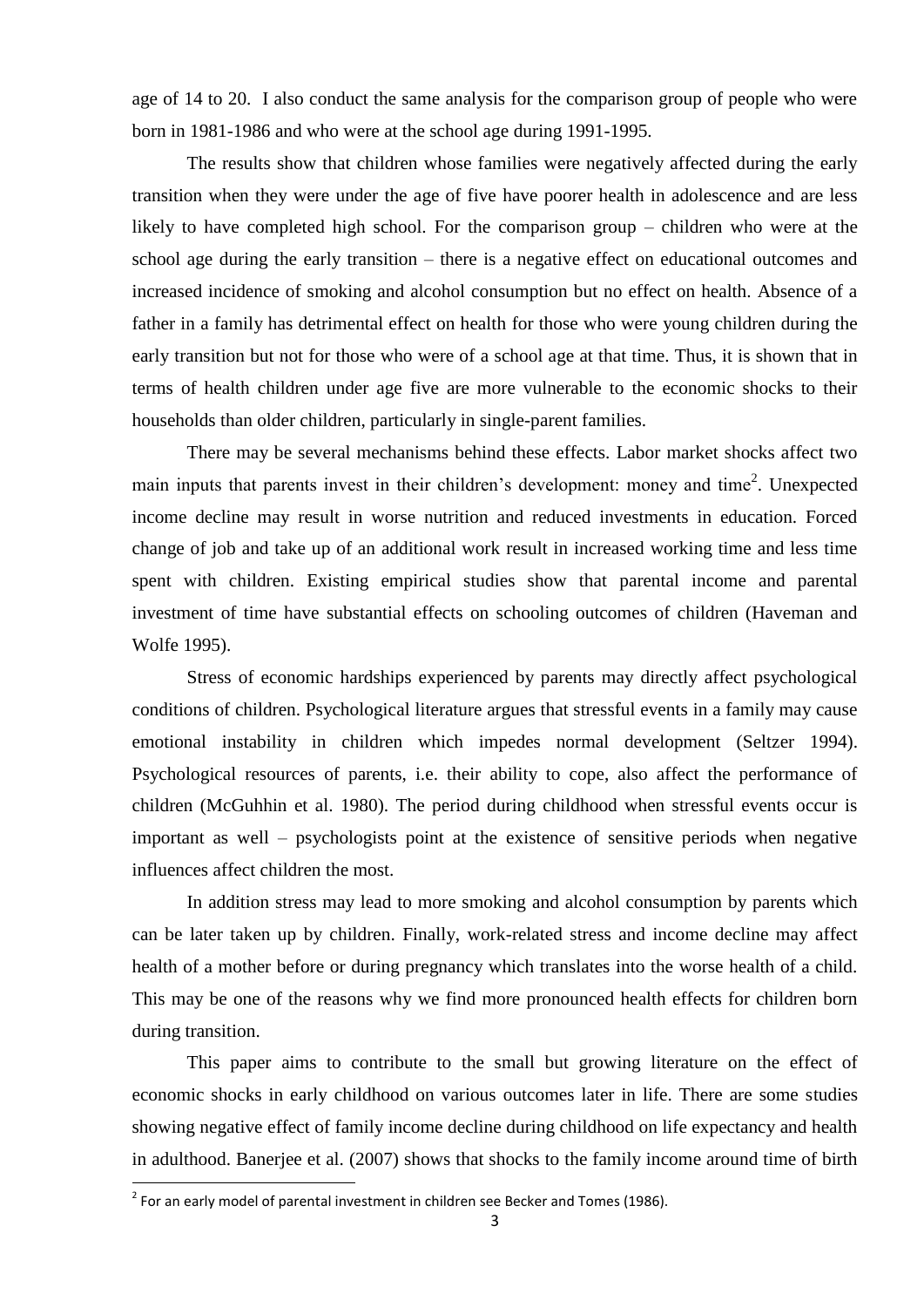affect the person's height in adulthood, which is in turn related to the economic success. There are studies of the effect of parent's job displacement on the labor market outcomes of children: Oreopulos (2005) finds negative effect for Canada, Bartberg et al. (2008) find no effect for Norway. Siedler (2011) shows that children whose parents were unemployed are more likely to express radical political attitudes later in life. However this area is still under-explored, yet very important and potentially relevant for the design of early intervention policies.

There is vast literature on the intergenerational transmission of human capital (see the surveys in Solon 1999, Black and Devereux 2010). Part of this literature looks at the effect of parental income on the outcomes of children. Many of the studies find that children's outcomes later in life are more sensitive to the parental income during early childhood than during late childhood. However, it is usually the level of income that is considered in these studies. In contrast, I am looking at the effect of the unexpected shocks to parents' income and employment.

Another strand of related literature includes papers that study the effect of economic crisis during the transition in Russia on various aspects of household well-being (Stillman 2001, Stillman and Thomas 2004, Padma and Idson 1998, Guariglia and Kim 2003).

The rest of the paper is organized as follows. Section 2 provides background information on the economic transition in Russia and describes the individual labor market histories using survey data. Section 3 describes the empirical model and variables used in the analysis. Section 4 presents the empirical results. Section 5 concludes.

#### **2. Economic transition and individual labor market shocks**

The structure of the Russian economy underwent dramatic changes during the transition period. After price and trade liberalization in the early 1990s, different sectors of the economy experienced differential demand shocks depending on the degree of their technological backwardness and the competitiveness of their products with imports. The decline in total GDP amounted to almost 60% between 1990 and 1996 (see Figure 1). This decline was not accompanied by a rise in unemployment to the same extent (see Figure 2). Instead, labor market adjusted mostly through the declining real wages, wage arrears and various forms of underemployment (see Gimpelson and Kapeliushnikov 2011, Gimpelson and Lippold 2001; World Bank 2003).

At the same time, economic restructuring was accompanied by major labor flows across sectors and occupations. The aggregate reallocation of labor across major sectors in the economy is illustrated in Figure 3. Employment in industry and construction declined by 40% from 1990 to 1998. Employment in agriculture also fell after 1994 and declined by 20% from 1990 to 2002. In contrast, employment in the market services sector, which was underdeveloped in the Soviet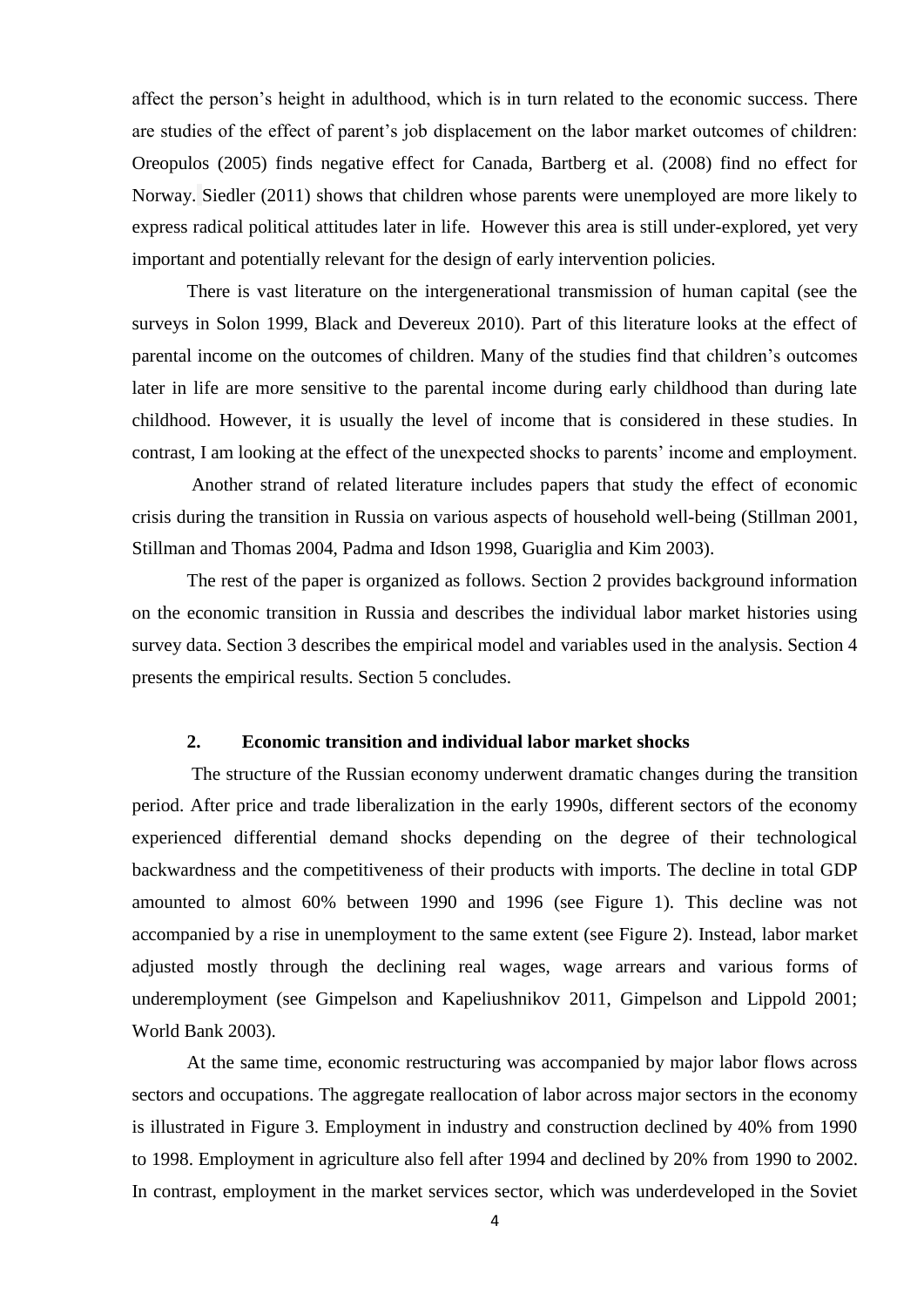economy, had increased by 40% by 2002, while employment in non-market services (mainly education, medicine and state governance) remained virtually unchanged. Thus, labor was reallocated from industry and agriculture to the market services sector.

Within the industrial sector, which comprised 30% of total employment in 1990, there were also different trends in output and employment as some industries suffered more severe demand shocks than others. Figure 4 illustrates the extent of the output decline by sector. The output declined least in the energy and fuel sector (between 20% and 40% of the 1990 level) while the deepest decline was observed in the textile industry (almost 90% decline by the end of the 1990s).

Such a decline in the industrial sectors and the massive shift of labor into the services sectors must have affected labor market position of the large part of the working population. The individual-level data from the Russian Longitudinal Monitoring Survey provide information on individual labor market histories. This is a panel household survey that is conducted annually starting from 1994 (with the exception of 1997 and 1999)<sup>3</sup>. The survey collects a wealth of information on various characteristics of individuals and families, including data on person's work, education and health.

In 2006 round of RLMS survey respondents were asked a number of retrospective questions about their labor market history since  $1991<sup>4</sup>$ . In particular, the following questions were asked:

• What were the three worst years of your professional activity in the last 16 years (*that is, during 1991-2006*)?

Tell me, please, from 1991 till now has it happened that you:

 Lost a place of work, because the enterprise where you had been working closed or conducted sudden reductions in staff members

 You had to change a place of work for another permanent job, which didn't correspond to your qualifications and you didn't like it

 You had to agree to additional work, which didn't correspond to your qualifications and you didn't like it

Your salary decreased substantially

**.** 

Respondents were asked in which years these events happened to them. Figure 5 shows the incidence of these events in 2006 sample by year. It shows that during the early, most

<sup>&</sup>lt;sup>3</sup> The description of the RLMS survey and the actual data can be found here:<http://www.hse.ru/en/rlms/>

 $^4$  These questions were asked only to people who were born before 1978, e.g. those who were of the working age in the beginning of 1990s.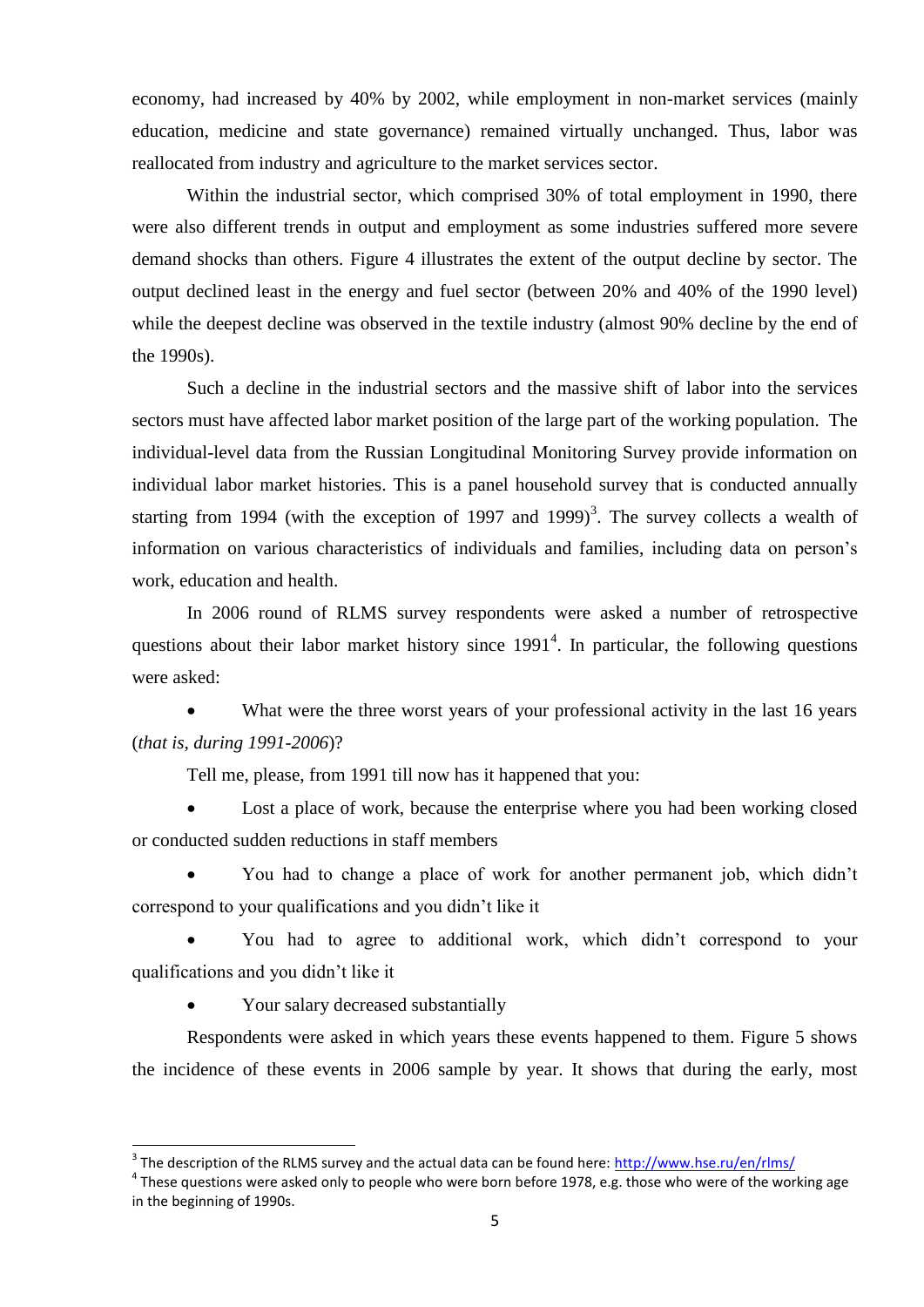destructive, years on transition the incidence of the negative labor market events was the highest. The worst year by almost all indicators was 1993.

Using these questions I construct five indicators of the negative labor market events - loss of the job, occupational downgrading, additional work, salary cut, and worst working years. Each of these indicators is equal to one if the event happened to a person at least once during 1991-1995. I choose this period as it was the period of the deepest economic decline and the most profound structural shifts in the economy. The individual changes in the labor market position during this period were most likely to be exogenous.

Table 1 shows the incidence of labor market shocks experienced during the early transition in 2006 sample, separately for men and women. Of those who worked after 1990 around 12.5% lost jobs due to plant closure or downsizing during 1991-1995, around 9% had to downgrade to a less qualified job, 4% had to take up additional work and 14% faced substantial salary cuts. Overall about a quarter of a sample was affected by these shocks. Around 21% had their worst working years over the period 1991-2006 during 1991-1995 (37% say that there were no such years). For men the incidence of economic shocks is only slightly higher than for women.

Another acute work-related problem that people faced during the transition is wage arrears (non-payment), which was wide-spread during 1990s. As RLMS data show 40% of employees experienced wage arrears in 1995, 60% - in 1996, with an average delay in payment of about 3 months. I construct a measure of wage arrears equal to the number of months for which wage was not paid in 1996. Unfortunately, due to sample attrition this variable has lower number of observations than other indicators of labor market shocks.

To further confirm the external nature of the changes in the labor market positions I regress five indicators of the negative labor market events on the measure of the degree of decline in the person's pre-transition sector of employment controlling for the individual characteristics<sup>5</sup>. The degree of sectoral decline is measured by the ratio of sectoral employment in 1995 to employment in 1990. The results of this estimation are presented in Table 2. They show that persons initially employed in sectors that collapsed the most during 1990-1995 were more likely to lose their job, experience occupational downgrading and salary decline, and were more likely to experience worst working years during this period.

**.** 

<sup>&</sup>lt;sup>5</sup> To obtain information about a person's occupation and sector of employment before the transition, I use data from the 2000 round of the survey, where respondents were asked about their occupation and sector of employment in 1985 and 1990.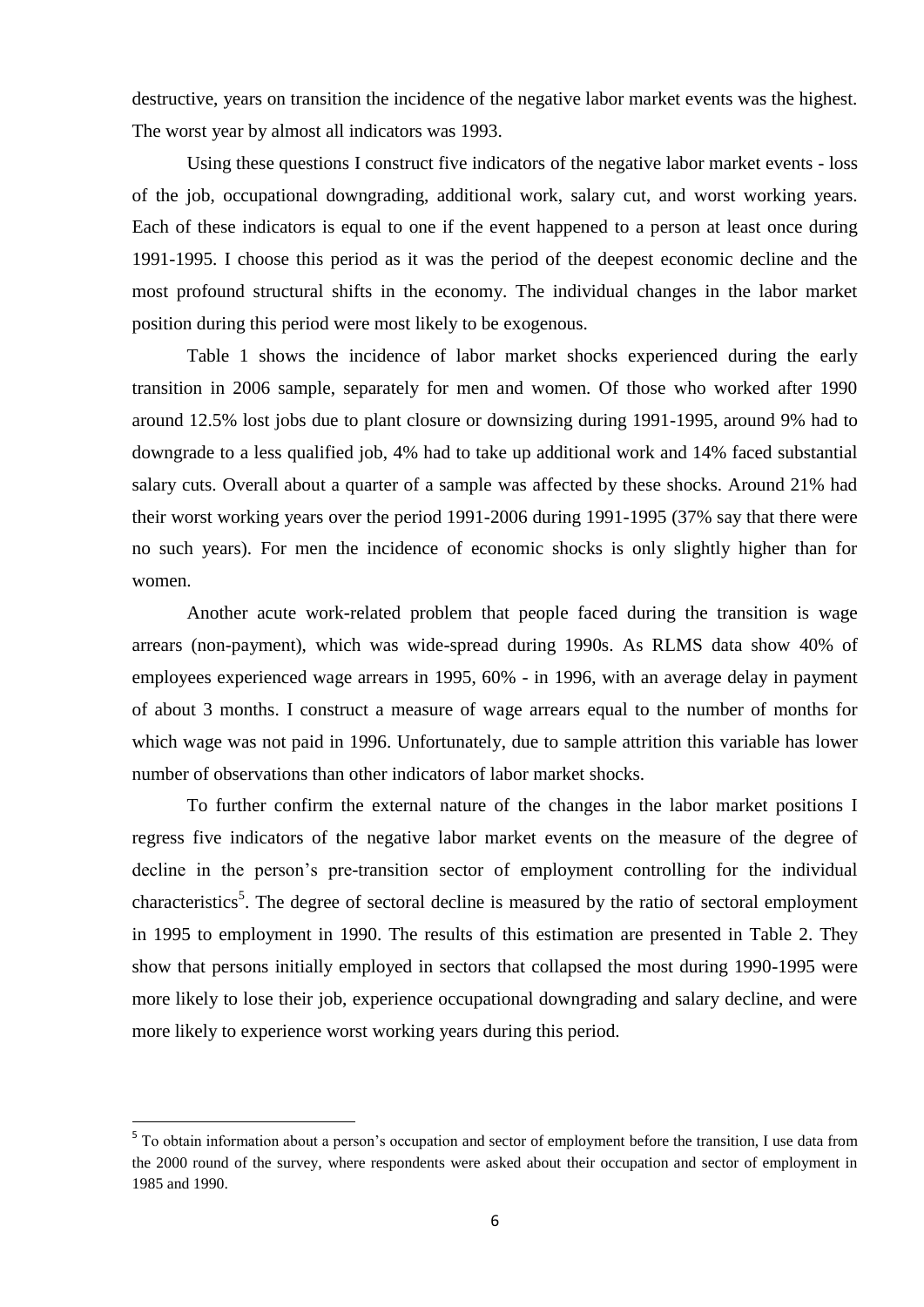#### **3. Empirical model and variables description**

In the next section I estimate the following general model:

$$
Y_i = \alpha + \beta Z_i + X_i \gamma + F_i \theta + \epsilon_i
$$

Where Y is one of the outcome variables measured in 2009, Z is an indicator or a group of indicators of the labor market shocks for parents (described in the previous section), X is a vector of individual characteristics, F is a vector of family or parents' characteristics.

The first of the outcome variables is self-rated health. RLMS survey questionnaire has a section on health where a number of questions are asked about different aspects of a person's health and health-related behaviors. In particular, respondents were asked to rate their health on a scale from 1 (best) to 5 (worst). This measure is widely used in health studies. Although it is a subjective measure of health, it has been shown to be highly correlated with objective health measures, such as mortality (Idler and Benyamini 1997). Thus, it has a benefit of universality and comparability to other studies, while a potential drawback is that it is subjective and may be affected by unobserved characteristics of a person. I transform the variable so that the value 1 corresponds to the worst health and the value 5 to the best health, which is more intuitive.

Two other outcome variables are indicators of health-related behaviors - smoking and alcohol consumption. In the long run, these risky behaviors may have negative health effects. It is by now well established that smoking negatively affects long-term health as it is a leading cause of lung cancer and other lung diseases and a major cause of heart disease and stroke (Chaloupka 2000). Negative health effects of alcohol consumption are due to both short-term consequences of intoxication (increased probability of accidents and violence) and long-term effects of chronic heavy drinking (cirrhosis, coronary heart disease) (Cook and Moore 2000).

In RLMS survey, a number of questions about smoking and alcohol consumption were asked. I use the question on whether a person smokes and whether he/she ever drank alcohol.

Indicators of educational outcomes include an indicator for whether a person completed high school (this is relevant only for age 18 and above) and an indicator for whether he/she studies or studied in an advanced school or class. These are gymnasiums, lyceums, specialized schools or classes at the level of high school that give an advanced training in a number of subjects. Such schools or classes are usually highly selective, so it is more able and better prepared students who get there.

Control variables include individual's age, gender, location (urban vs. rural), family size and log household income per capita – all measured in 2009. I also control for the mother's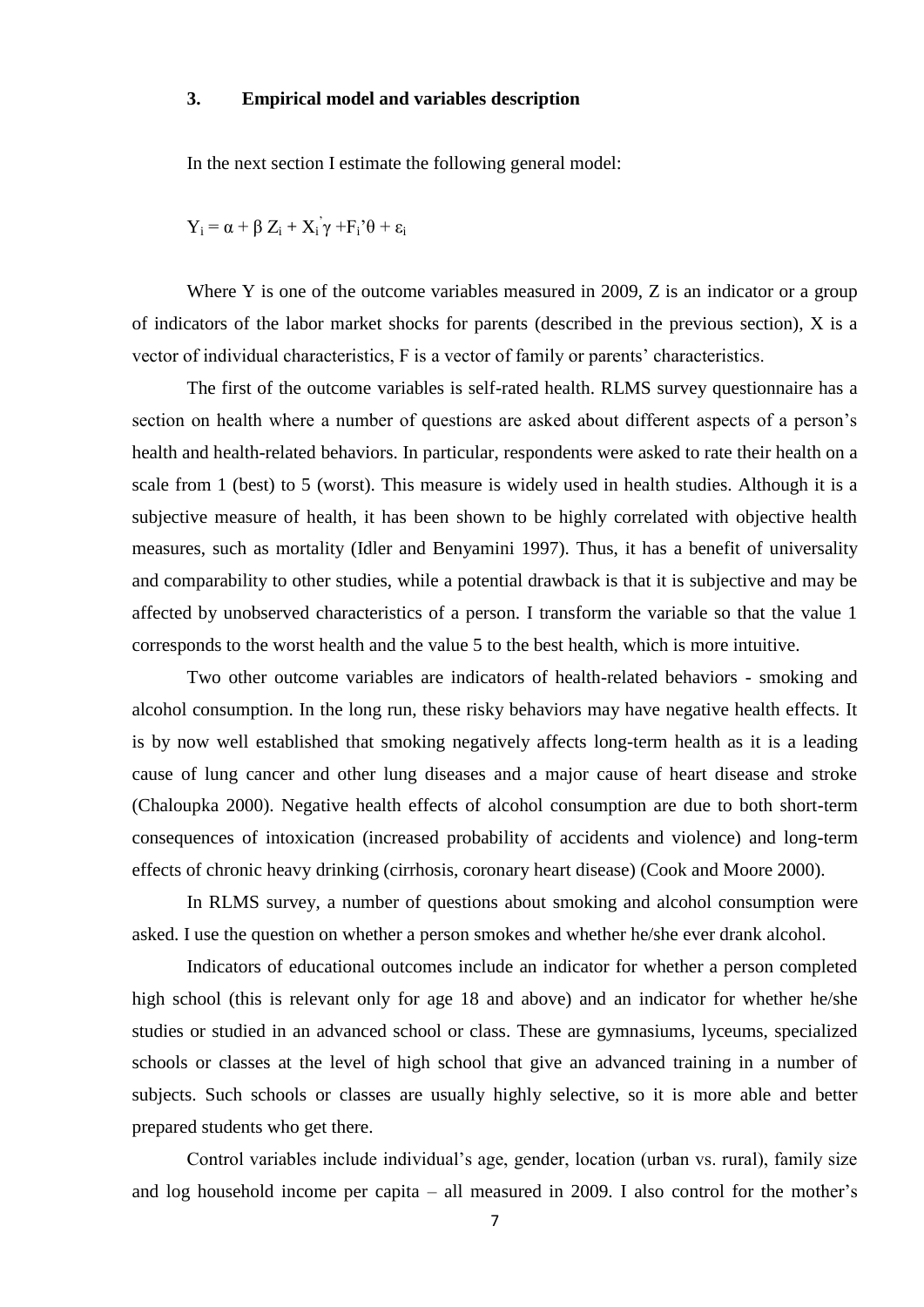education, whether mother was not working since 1990, whether father is absent<sup>6</sup>, whether a person lives with at least one of the parents<sup>7</sup>.

The indicators of the labor market shocks are defined separately for the mother and the father. In cases when the father is absent the father's indicators are set to zero. I also construct a combined indicator for whether any of the parents experienced a particular labor market shock.

Most of the dependent variables are binary indicators; for them binomial probit is used in model estimation. For the self-rated health ordered probit model is employed. Standard errors in all regressions are clustered at the level of the mother to account for the possible correlations among siblings.

I estimate all equations separately on two subsamples: persons born in 1989-1995 and persons born in 1981-1986 in order to test whether the period of childhood when family faces labor market shock matters.

#### **4. Empirical results**

**.** 

Table 3 presents the results of estimation of the empirical model for the two subsamples where the family labor market shock is measured by whether the parents had their worst years work-wise over the whole transition period during 1991-1995. This is an aggregate indicator of the severity of the labor market shocks which is equal to one for the families most negatively affected by the early transition.

The results show that the negative labor market experience faced by the father during 1991-1995 adversely affects health of a child in 2009 and reduces the likelihood of high school completion (for the children born during the transition). The same effects are not observed for the children born before the transition. However people who were at school age during 1991- 1995 and whose parents faced labor market shocks are more likely to smoke and consume alcohol, that is, they are more likely to have behavioral problem.

Also note that the absence of a father in a family has detrimental effect on health for those who were young children during the early transition but not for those who were of a school age at that time. It means that in terms of health children under age five are more vulnerable to the economic shocks to their families than older children, particularly in single-mother families.

Tables 4 and 5 present estimations of the same equations separately for girls and boys. Negative health effects are observed both for boys and girls but boys' health is more sensitive to

 $^6$  In 2009 some children born in 1989-1995 and in 1981-1986 already lived separately from their parents. I searched for the parents in all rounds of the survey. Father is said to be absent when there is no father found in the family of a person in any of the survey years starting from 1994.

 $^7$  In 2009 86 percent of persons aged 14 to 20 years old and almost 40 percent of persons aged 23 to 28 years old lived with at least one of the parents.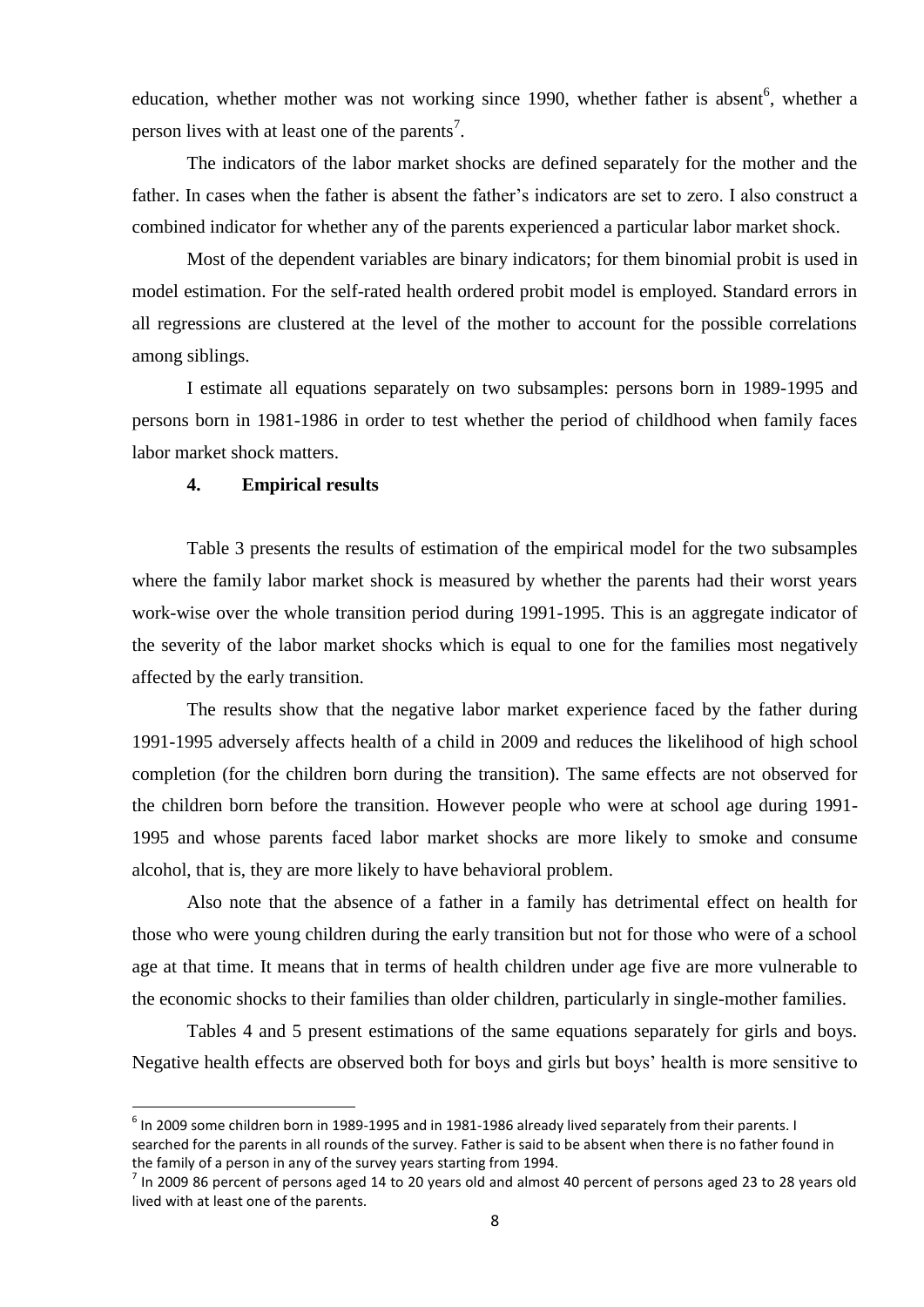father's shocks. Negative effect of economic shocks on high school completion is found only for girls. An interesting pattern by gender is revealed for risky behaviors in older age group. I find an increased incidence of smoking for the girls whose mothers suffered economic shocks and increased incidence of alcohol consumption for the boys whose fathers were affected.

Tables 6 and 7 present the estimates of the effect of the more specific negative labor market events. Indicator (or two indicators for mother and father) of each labor market shock was included in the regression separately. Only coefficients on these indicators are shown.

For the children born during the transition, their health in adolescence is negatively affected by occupational downgrading and salary cuts experienced by any of the parents in 1991- 1995. Wage non-payments to the father also show negative health effect. For children from the older cohort, only father's salary cut affects their health.

Schooling outcomes – high school completion and probability to study in advanced school - are negatively affected by parents' labor market shocks in both cohorts. For children born in 1989-1995 it is mother's problems that mainly affect educational outcomes. For the older cohort both parents' economic shocks play role.

The incidence of risky behaviors is also affected for both cohorts. Occupational downgrading and the need to take additional work increase the incidence of drinking among the people born in 1989-1995. At the same time, salary cut faced by the father reduces probability of smoking. For the older cohort the loss of job by father increases incidence of drinking and smoking. Additionally, occupational downgrading and wage non-payments occurring to parents cause higher incidence of alcohol consumption.

An aggregate indicator of any of the four labor market shocks experienced by any parent has significant effect on health, drinking and school completion for a younger cohort. No significant effects are found for older cohort. These results indicate that the negative impact of the economic shocks in the family was stronger for the children who were younger at that time.

#### **5. Conclusions**

In this paper I study the impact of labor market shocks experienced by parents on their children's health, educational and behavioral outcomes. Transition period in Russia provides a natural experiment setting for estimating this effect. During the economic turmoil of early transition many people lost their jobs, experiences salary declines or occupational downgrading. These individual labor market shocks were mainly caused by the structural changes in the economy.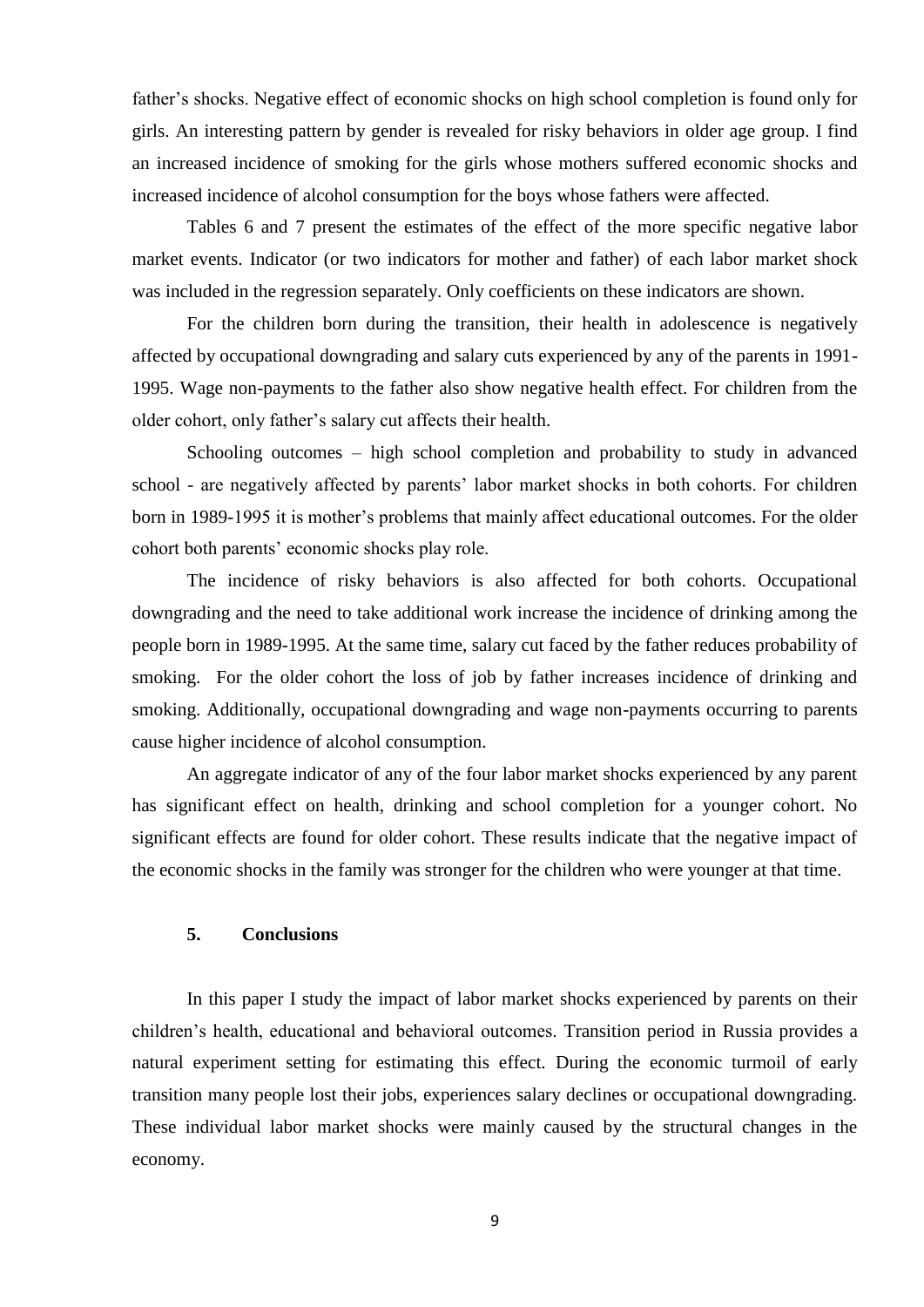The results show that children whose families were negatively affected during the early transition when they were under age five have poorer health in adolescence and are less likely to have completed high school. For the comparison group – children who were at the school age during the early transition – there is a negative effect on educational outcomes and increased incidence of smoking and alcohol consumption but almost no effect on health. Absence of a father in a family has detrimental effect on health for those who were young children during the early transition but not for those who were of school age at that time. Thus, it is shown that in terms of health children under age five are more vulnerable to the economic shocks to their families than older children, particularly in single-mother families.

The results obtained in the paper are potentially important for understanding the long run consequences of economic crises for human capital accumulation. The fact that younger children are more susceptible to the economic hardships in the family means that early intervention policies may be needed to remedy the potential negative effects.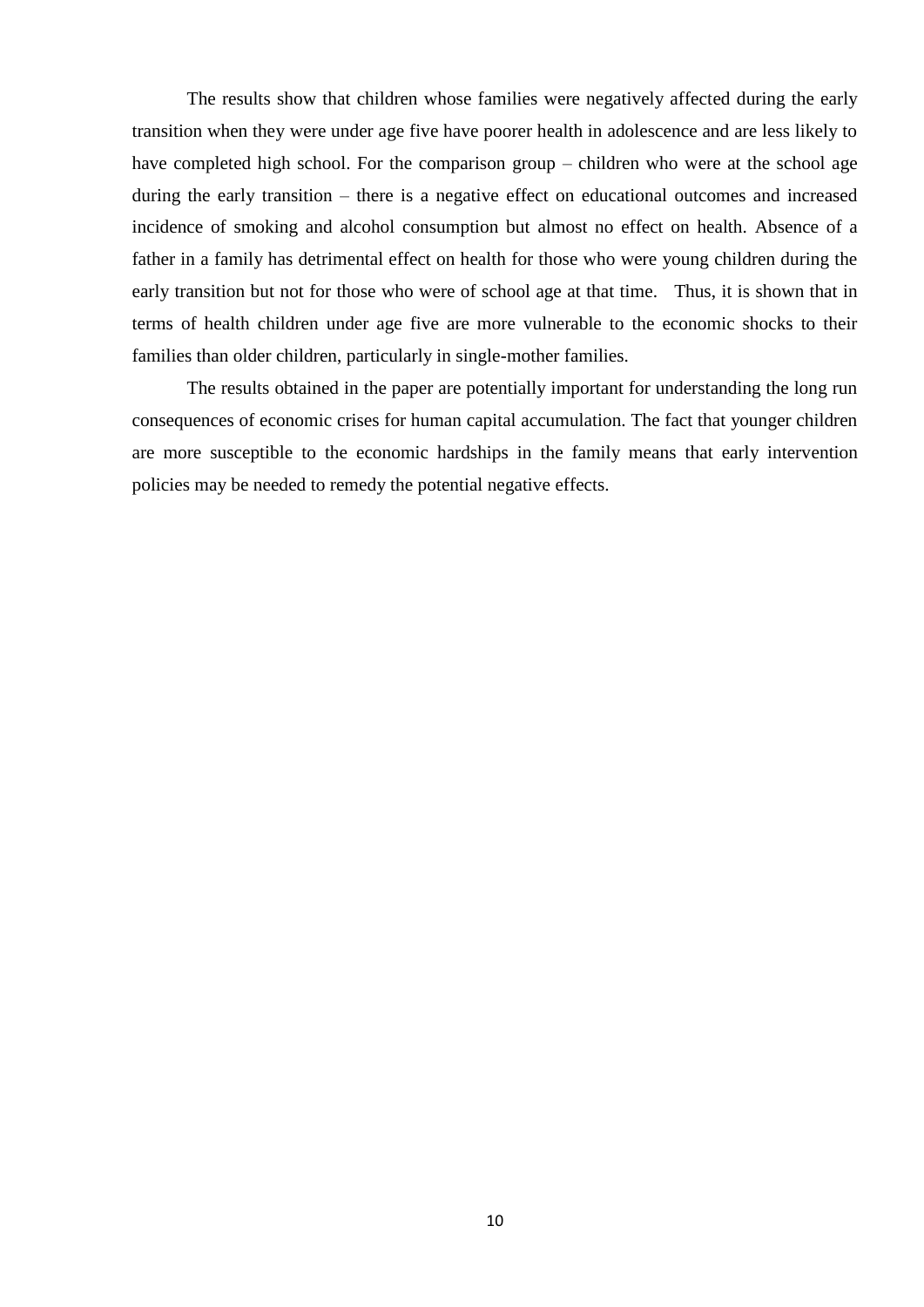#### **Literature**

- Almond, Douglas and Janet Currie, 2010, Human Capital Development Before Age Five, in "Handbook of Labor Economics", Volume 4, Chapter 15: Orley Ashenfelter and David Card, editors
- Banerjee, Abhijit V., Duflo, Esther, Postel-Vinay, Gilles and Watts, Timothy, 2007, Long Run Health Impacts of Income Shocks: Wine and Phylloxera in 19th Century France, NBER Working Paper No. 12895
- Becker, Gary S. and Tomes, Nigel, 1986, "Human Capital and the Rise and Fall of Families,", *Journal of Labor Economics, 4(3,* Part 2), pp. Sl-39.
- Michael Baker and Kevin Milligan, 2010, Evidence from maternity leave expansions of the impact of maternal care on early child development, Journal of Human Resources, vol. 45 no. 1 1-32
- Black, Sandra E. and Paul J. Devereux, 2010, Recent Developments in Intergenerational Mobility, NBER Working Paper No. 15889
- Chaloupka, Frank J., 2000, The Economics of Smoking, in: *Handbook of Health Economics, Vol. 1,* pp. 1541-1566.
- Cook, Philip J. and Michael J. Moore, 2000, Alcohol, in: *Handbook of Health Economics, Vol. 1,* pp. 1630-1666.
- Dustmann, Christian and Uta Schonberg, 2008, The Effect of Expansions in Maternity Leave Coverage on Children's Long-Term Outcomes, IZA Discussion paper # 3605
- Bratberg , Espen, Øivind Anti Nilsen, Kjell Vaage, 2008, Job Losses and Child Outcomes, Labour Economics, 2008, 15(4), 591–603
- Earle, John, and Sabirianova, Klara Z., 2009, "Complementarity and Custom in Wage Contract Violation" Review of Economics and Statistics, Vol. XCI(4), 832-849
- Gimpelson, Vladimir and Rostislav Kapeliushnikov, 2011, Labor Market Adjustment: Is Russia Different? IZA Discussion Paper # 5588
- Gimpelson, Vladimir and Doug Lippoldt, 2001, The Russian Labour Market: Between Transition and Turmoil, Rowman and Littlefield, USA.
- Guariglia, Alessandra and Kim, Byung-Yeon, Wage Arrears Uncertainty and Precautionary Saving in Russia. Economics of Transition, Vol. 11, pp. 493-512, September 2003.
- Haveman, Robert H., and Barbara L. Wolfe, "The Determinants of Children's Attainments: A Review of Methods and Findings," *Journal of Economic Literature* 33 (1995), 1829-1878
- Heckman, James, F. Cunha, L. Lochner and D. Masterov, 2006, Interpreting the Evidence on Life Cycle Skill Formation, in E. Hanushek and F. Welch, eds., Handbook of the Economics of Education, pp. 697–812
- Idler, E.L., and Y. Benyamini. 1997. Self-rated health and mortality: A review of twenty-seven community studies. *Journal of Health and Social Behavior* 38(1): 21-37.
- Mgcubbin, Hamilton 1. Et Al., 1980, "Family Stress, Coping, and Social Support: A Decade Review," *Journal of Marriage and the Family,* 42(4), pp. 855-71.
- Oreopolous, P., Page, M., Stevens, A. H., 2005, The Intergenerational Effects of Worker Displacement, NBER Working Paper 11587.
- Padma, Desai and Idson, Todd, 1998, Wage Arrears, Poverty, and Family Survival Strategies in Russia, Columbia University Discussion Paper No. 9899-05.
- Sabirianova, Klara Z. 2002, The Great Human Capital Reallocation: A Study of Occupational Mobility in transitional Russia, Journal of Comparative Economics 30, 191–217
- Seltzer, Judith A., 1994, "Consequences of Marital Dissolution for Children," *Annual Review of Sociology,* 1994, *20,* pp. 235-66.
- Siedler, Thomas, 2011, Parental unemployment and young people's extreme right-wing party affinity: evidence from panel data' in: Journal of the Royal Statistical Society, Series A (Statistics in Society), 174 (3), 737 - 758
- Solon, Gary (1999), "Intergenerational mobility in the labor market", in: Orley Ashenfelter and David Card, eds., Handbook of labor economics, Vol. III (Amsterdam: North-Holland) pp. 1761-1800.
- Stillman, Steven, 2001, The Response of Consumption in Russian Households to Economic Shocks, IZA Discussion Paper No. 411
- Stillman, Steven and Duncan Thomas, 2008, The Effect of Economic Crises on Nutritional Status: Evidence from Russia, Economic Journal, 2008, 118 (531), 1385–1417
- World Bank, 2003, Russian Labor Market: Moving from Crisis to Recovery.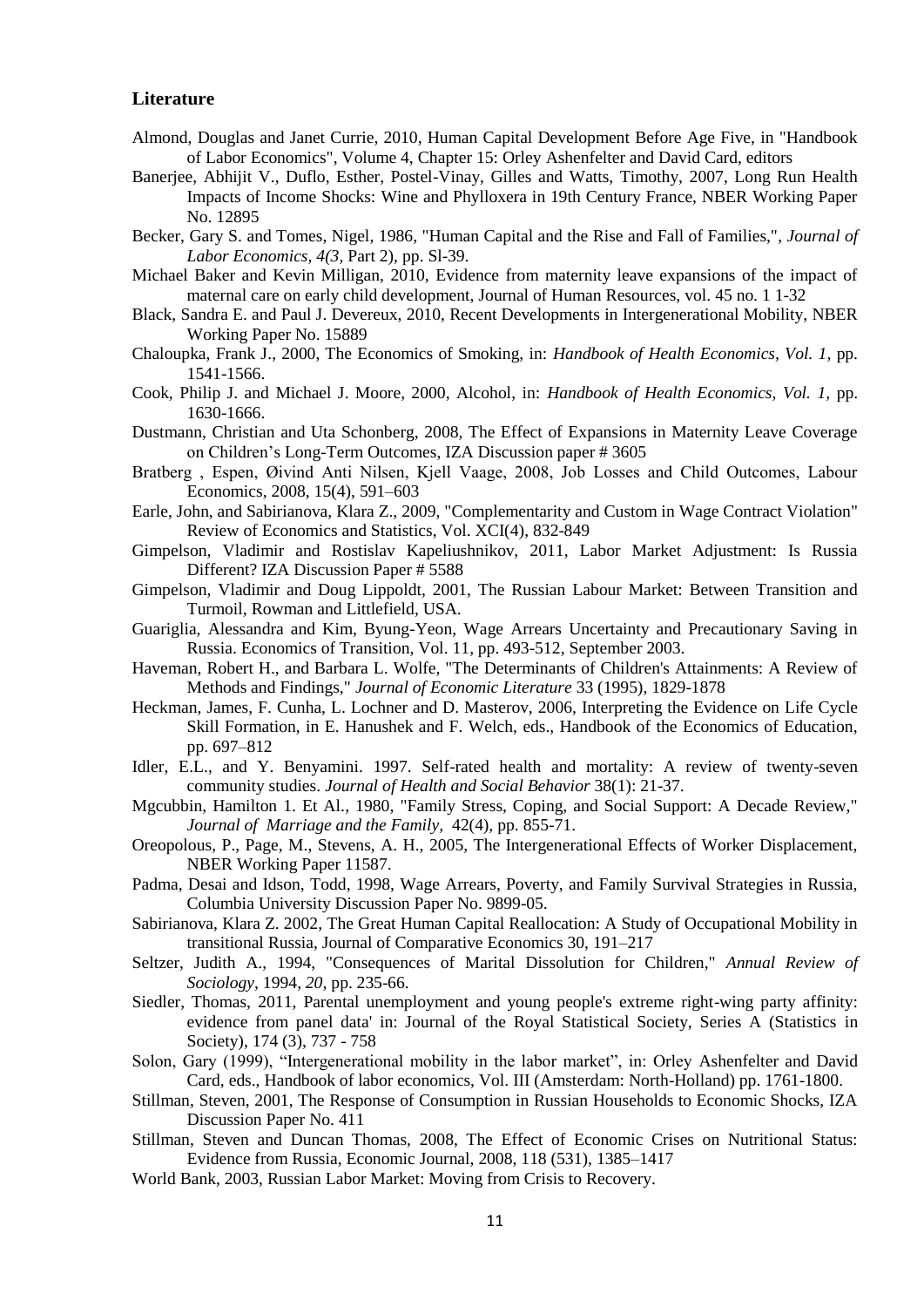### **Figures and Tables**



**Figure 1. Real gross domestic product in Russia**

Source: Rosstat data



**Figure 2. Economically active population and employment rates in Russia**

Source: Rosstat data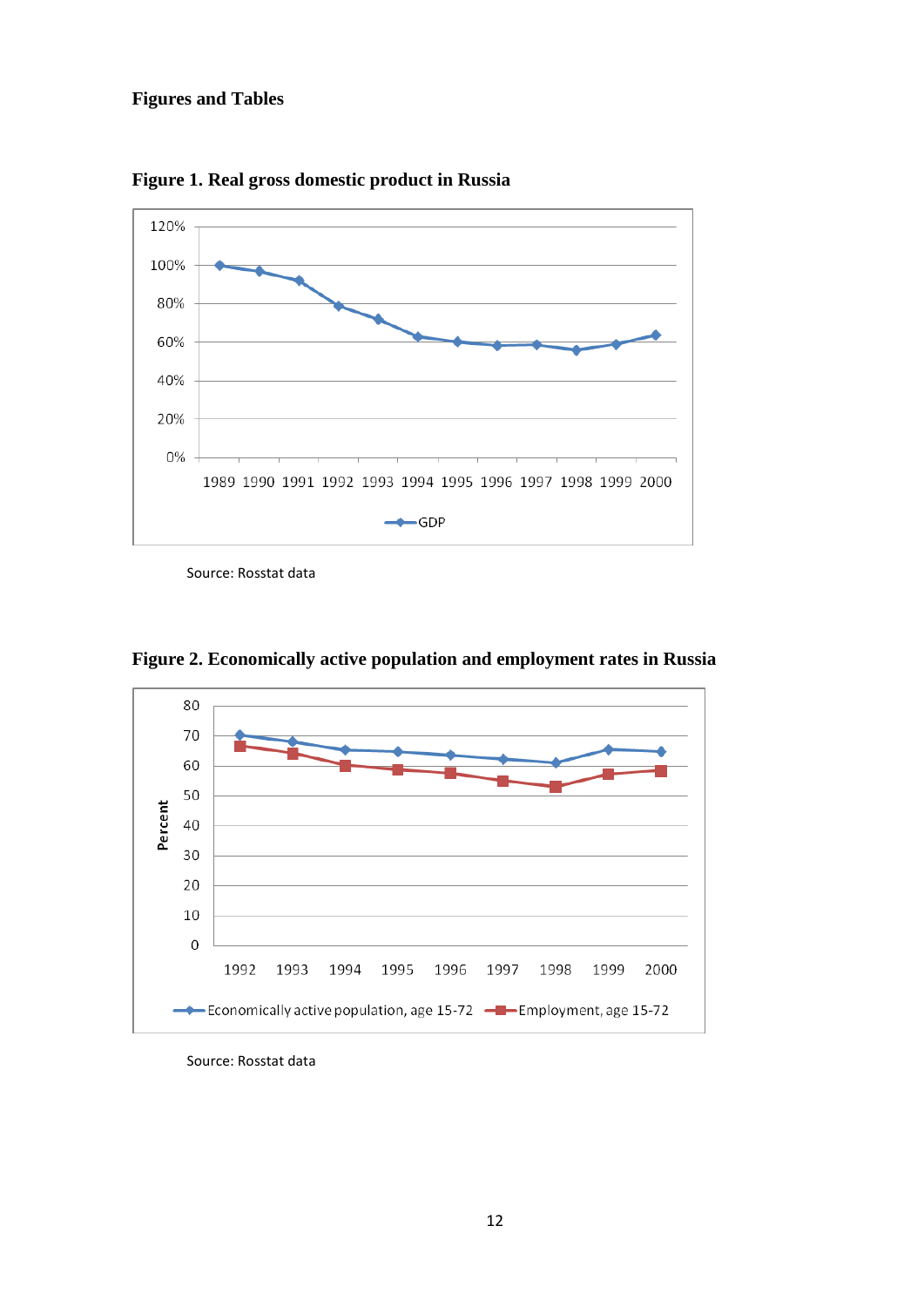

**Figure 3. Dynamics of the sectoral employment, 100% in 1990** 

Source: Rosstat data



**Figure 4. Dynamics of industrial output by sector, 100% in 1990** 

Source: Rosstat data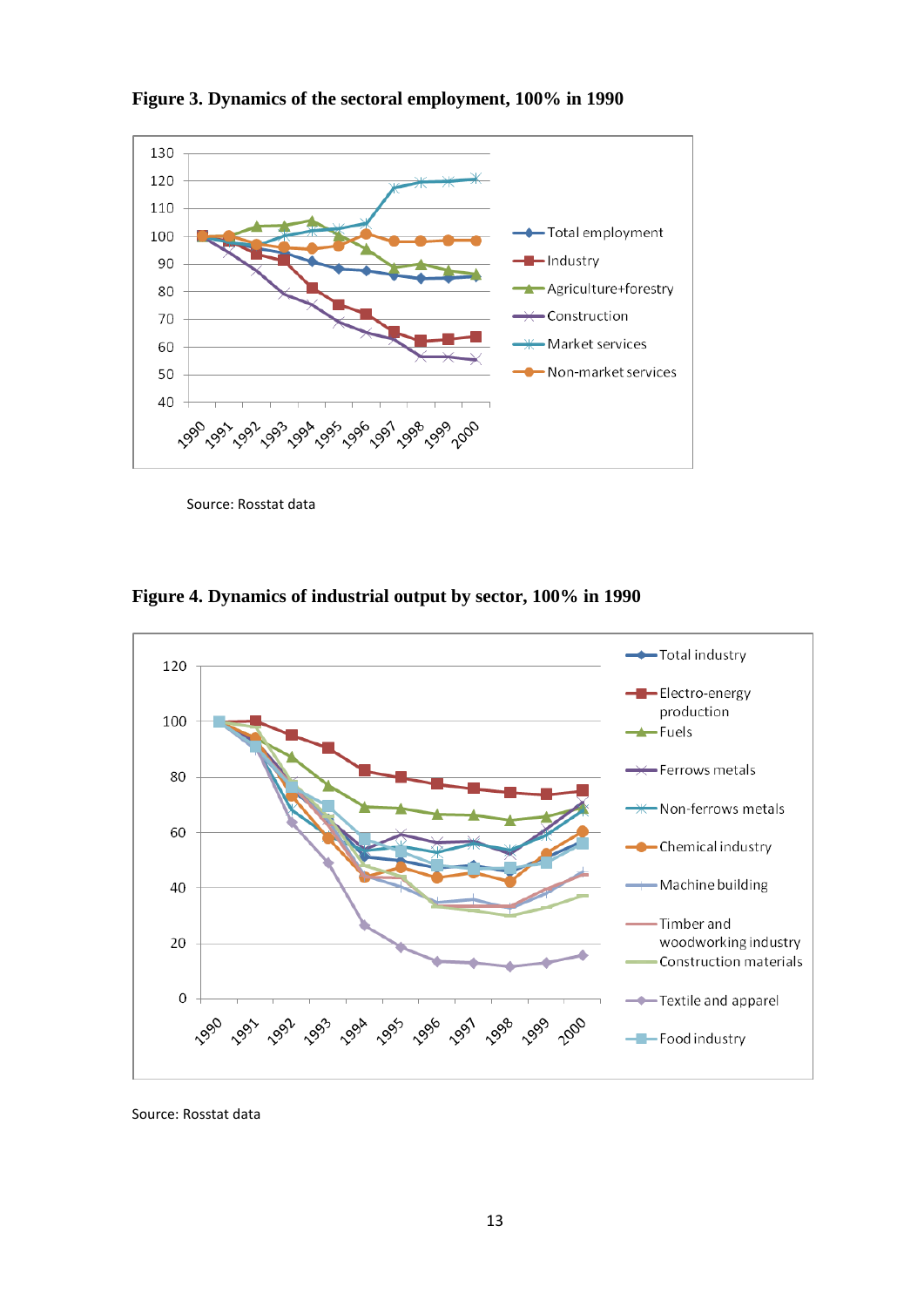



Source: survey data, percent of those who worked after 1990

|                                 |       | Women | Men   |
|---------------------------------|-------|-------|-------|
| Did not work after 1990         |       | 14,9% | 5,4%  |
| Of those who worked after 1990: |       |       |       |
| Lost job                        |       | 12,4% | 12,6% |
| Occupational                    |       | 8,4%  | 9,0%  |
| downgrading                     |       |       |       |
| Additional                      |       | 4.3%  | 4,0%  |
| work                            |       |       |       |
| Salary cut                      |       | 13,7% | 14,4% |
| Any of the above                |       | 23,7% | 24,1% |
| Worst working years 1991-1995   |       | 20,7% | 21,9% |
|                                 | N obs | 5,254 | 3,603 |

**Table 1. Incidence of the negative labor market events during 1991-1995**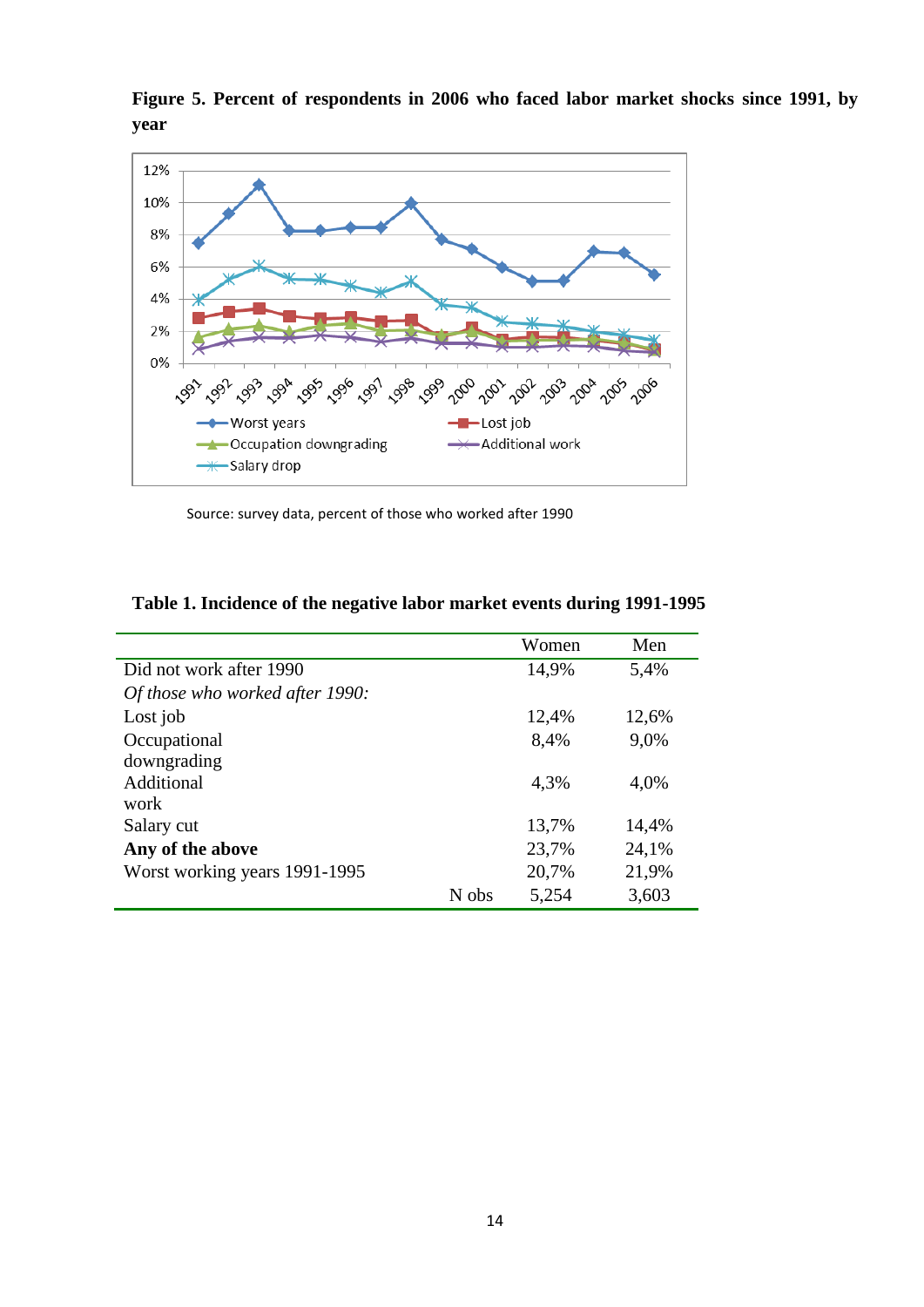|                                            | (1)         | (2)                | (3)                   | (4)            | (5)         |
|--------------------------------------------|-------------|--------------------|-----------------------|----------------|-------------|
|                                            | Worst years | Lost job 1991-1995 | Occupational          | Additional     | Salary cut  |
|                                            | 1991-1995   |                    | downgrading 1991-1995 | work 1991-1995 | 1991-1995   |
| Ratio of sectoral employment 1995 to 1990  | $-0.090*$   | $-0.062*$          | $-0.063**$            | $-0.013$       | $-0.121***$ |
|                                            | (0.046)     | (0.033)            | (0.028)               | (0.019)        | (0.043)     |
| Occupational. concentration across sectors | $-0.081**$  | $-0.077***$        | $-0.069***$           | $-0.034**$     | $-0.028$    |
|                                            | (0.032)     | (0.023)            | (0.022)               | (0.015)        | (0.028)     |
| Age                                        | 0.008       | $0.015**$          | 0.001                 | $-0.001$       | $0.013*$    |
|                                            | (0.008)     | (0.006)            | (0.005)               | (0.003)        | (0.007)     |
| Age squared                                | $-0.000$    | $-0.000$ ***       | $-0.000$              | 0.000          | $-0.000*$   |
|                                            | (0.000)     | (0.000)            | (0.000)               | (0.000)        | (0.000)     |
| Male                                       | 0.025       | $-0.020$           | $-0.007$              | $-0.010$       | $-0.001$    |
|                                            | (0.018)     | (0.013)            | (0.012)               | (0.008)        | (0.016)     |
| Years of education                         | $0.010***$  | $-0.003$           | 0.000                 | 0.002          | 0.001       |
|                                            | (0.003)     | (0.002)            | (0.002)               | (0.001)        | (0.003)     |
| Urban area                                 | $0.033*$    | 0.007              | $0.029**$             | $0.014*$       | $0.060***$  |
|                                            | (0.020)     | (0.014)            | (0.012)               | (0.008)        | (0.017)     |
| $\overline{N}$                             | 2233        | 2233               | 2233                  | 2233           | 2233        |
| pseudo $R^2$                               | 0.015       | 0.030              | 0.038                 | 0.022          | 0.019       |

## **Table 2. Structural shifts and individual labor market shocks, adults**

Marginal effects; robust standard errors in parentheses

\* *p* < 0.10, \*\* *p* < 0.05, \*\*\* *p* < 0.01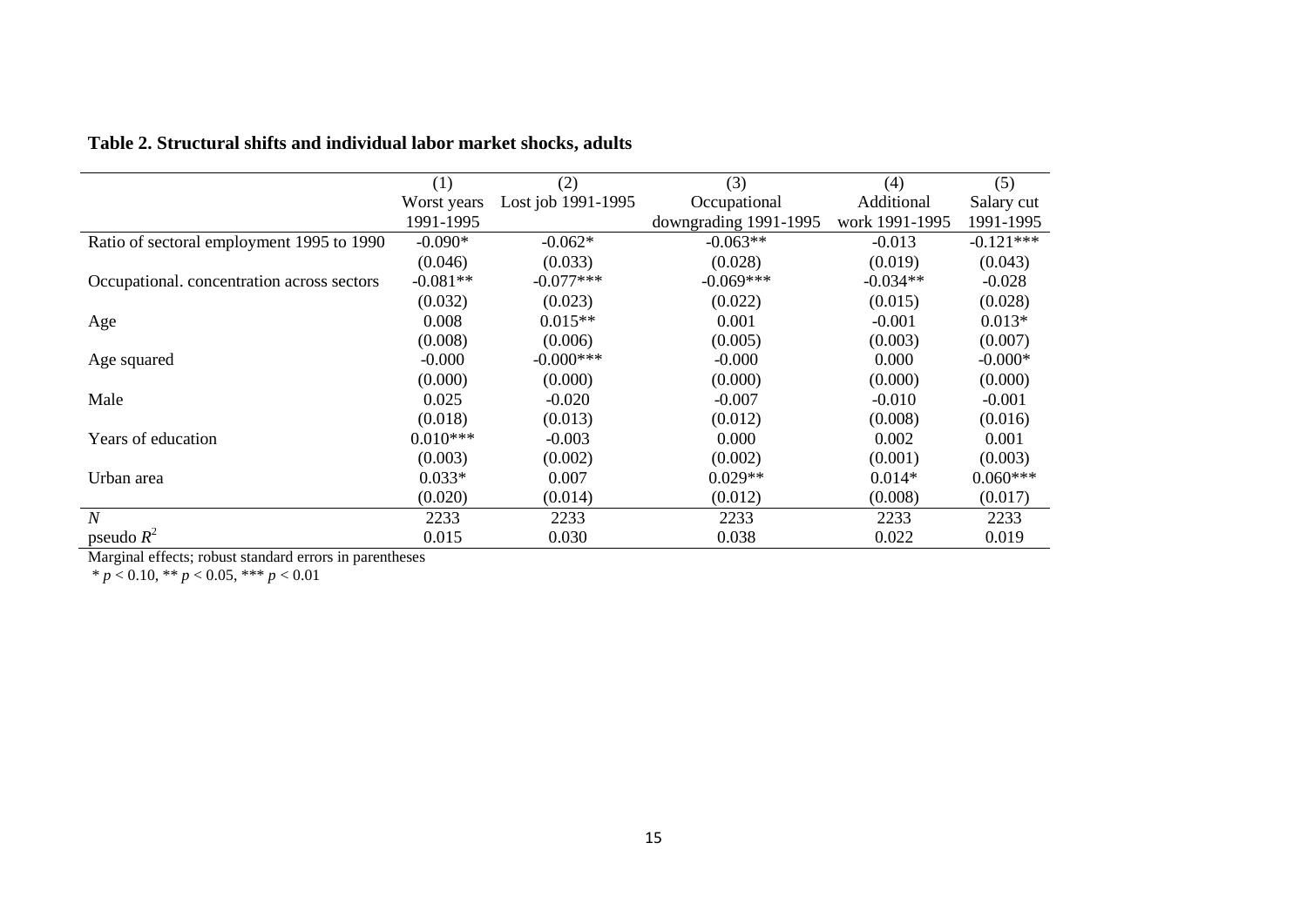|                                       | (1)         | (2)         | (3)            | (4)         | (5)         | (6)        | (7)            | (8)           | (9)        |
|---------------------------------------|-------------|-------------|----------------|-------------|-------------|------------|----------------|---------------|------------|
|                                       |             |             | Born 1989-1995 |             |             |            | Born 1981-1986 |               |            |
|                                       | Self-rated  | Self-rated  | Completed      | Completed   | Self-rated  | Self-rated | <b>Smokes</b>  | <b>Smokes</b> | Ever       |
|                                       | health      | health      | high           | high        | health      | health     |                |               | drinks     |
|                                       |             |             | school         | school      |             |            |                |               |            |
|                                       |             |             | (age 18-       | (age $18$ - |             |            |                |               |            |
|                                       |             |             | 20)            | 20)         |             |            |                |               |            |
| Worst years $1991-1995$ – any parent  | $-0.227**$  |             | $-0.116*$      |             | $-0.092$    |            | $0.111**$      |               |            |
|                                       | (0.095)     |             | (0.060)        |             | (0.107)     |            | (0.049)        |               |            |
| Worst years $1991-1995$ – mother      |             | $-0.036$    |                | 0.064       |             | $-0.004$   |                | $0.114**$     | 0.016      |
|                                       |             | (0.112)     |                | (0.066)     |             | (0.127)    |                | (0.058)       | (0.042)    |
| Worst years $1991-1995$ – father      |             | $-0.273**$  |                | $-0.277***$ |             | $-0.194$   |                | $0.113*$      | $0.086**$  |
|                                       |             | (0.127)     |                | (0.086)     |             | (0.141)    |                | (0.066)       | (0.040)    |
| Mother's education $(1)$              | 0.006       | 0.006       | $0.041***$     | $0.035***$  | $-0.015$    | $-0.017$   | $-0.028***$    | $-0.027**$    | $-0.010$   |
|                                       | (0.017)     | (0.017)     | (0.012)        | (0.012)     | (0.021)     | (0.021)    | (0.011)        | (0.011)       | (0.008)    |
| Mother not working after $1990^{(1)}$ | $-0.025$    | $-0.002$    | 0.173          | 0.165       | $-0.221$    | $-0.218$   | 0.130          | 0.147         | $-0.052$   |
|                                       | (0.253)     | (0.256)     | (0.110)        | (0.106)     | (0.275)     | (0.281)    | (0.152)        | (0.152)       | (0.120)    |
| Lives with parents                    | 0.126       | $-0.019$    | 0.195          | 0.181       | $-0.059$    | $-0.082$   | $-0.107*$      | $-0.097*$     | $-0.046$   |
|                                       | (0.233)     | (0.256)     | (0.140)        | (0.144)     | (0.118)     | (0.122)    | (0.056)        | (0.057)       | (0.038)    |
| Father absent                         | $-0.253**$  | $-0.295***$ | $-0.056$       | $-0.109$    | $-0.123$    | $-0.170$   | $0.125**$      | $0.145***$    | 0.035      |
|                                       | (0.099)     | (0.106)     | (0.063)        | (0.067)     | (0.112)     | (0.119)    | (0.052)        | (0.054)       | (0.040)    |
| Age                                   | $-0.030$    | $-0.030$    | 0.044          | 0.047       | $-0.024$    | $-0.024$   | 0.012          | 0.014         | 0.007      |
|                                       | (0.021)     | (0.021)     | (0.036)        | (0.037)     | (0.029)     | (0.030)    | (0.013)        | (0.013)       | (0.010)    |
| Male                                  | $0.232***$  | $0.214**$   | $-0.121**$     | $-0.126**$  | 0.088       | 0.086      | $0.439***$     | $0.452***$    | $0.106***$ |
|                                       | (0.084)     | (0.087)     | (0.055)        | (0.056)     | (0.100)     | (0.101)    | (0.040)        | (0.040)       | (0.033)    |
| Family size                           | $0.081*$    | $0.082*$    | 0.027          | 0.028       | $-0.017$    | 0.000      | $-0.015$       | $-0.014$      | $-0.027**$ |
|                                       | (0.042)     | (0.043)     | (0.024)        | (0.024)     | (0.036)     | (0.035)    | (0.017)        | (0.018)       | (0.011)    |
| Log household income per member       | $-0.038$    | $-0.007$    | $0.123***$     | $0.133***$  | 0.100       | 0.116      | $-0.043$       | $-0.047$      | $0.047*$   |
|                                       | (0.079)     | (0.081)     | (0.047)        | (0.047)     | (0.074)     | (0.075)    | (0.038)        | (0.038)       | (0.028)    |
| Urban area                            | $-0.352***$ | $-0.365***$ | $-0.022$       | $-0.047$    | $-0.371***$ | $-0.312**$ | 0.001          | $-0.006$      | 0.026      |
|                                       | (0.107)     | (0.109)     | (0.066)        | (0.066)     | (0.135)     | (0.136)    | (0.056)        | (0.058)       | (0.047)    |
| $\boldsymbol{N}$                      | 732         | 698         | 336            | 323         | 581         | 565        | 581            | 565           | 565        |
| pseudo $R^2$                          | 0.040       | 0.038       | 0.086          | 0.099       | 0.014       | 0.014      | 0.166          | 0.181         | 0.061      |

## **Table 3. The effect of parents having worst working years in 1991-1995 on their children's outcomes in adolescence**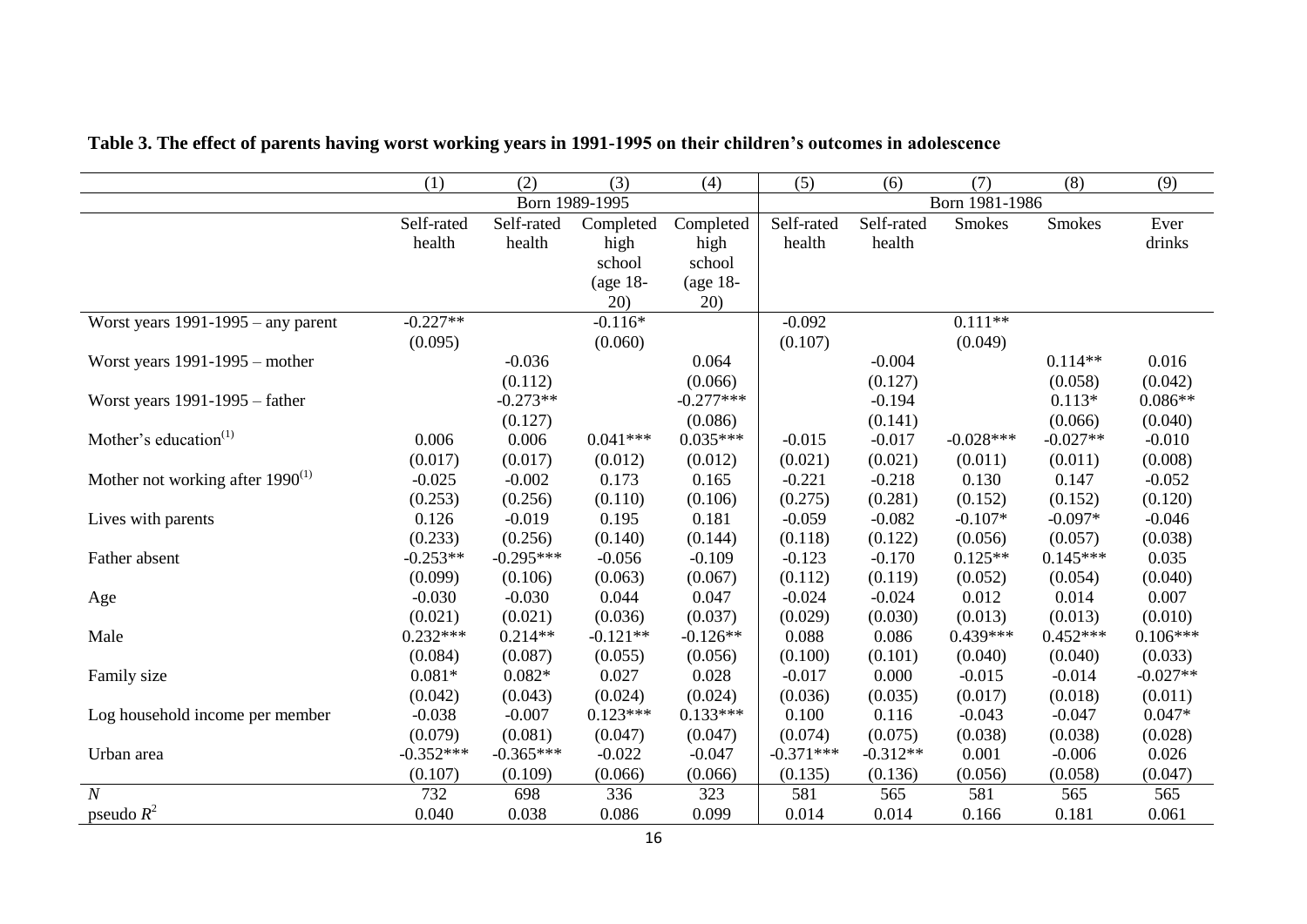Marginal effects; standard errors in parentheses, clustered at the level of mother; \* *p* < 0.10, \*\* *p* < 0.05, \*\*\* *p* < 0.01  $<sup>(1)</sup>$  In few cases when mother is missing variable is defined for father</sup>

|                                          | (1)                  | (2)                  | (3)                                         | (4)                                         | (5)                  | (6)                  | (7)            | (8)        |                                             |
|------------------------------------------|----------------------|----------------------|---------------------------------------------|---------------------------------------------|----------------------|----------------------|----------------|------------|---------------------------------------------|
|                                          |                      |                      | Born 1989-1995                              |                                             |                      |                      | Born 1981-1986 |            |                                             |
|                                          | Self-rated<br>health | Self-rated<br>health | Completed<br>high<br>school (age<br>$18-20$ | Completed<br>high<br>school (age<br>$18-20$ | Self-rated<br>health | Self-rated<br>health | Smokes         | Smokes     | Completed<br>high<br>school (age<br>$18-20$ |
| Worst years 1991-1995 -<br>any parent    | $-0.287**$           |                      | $-0.152*$                                   |                                             | 0.049                |                      | $0.169***$     |            | $-0.105*$                                   |
|                                          | (0.133)              |                      | (0.080)                                     |                                             | (0.152)              |                      | (0.060)        |            | (0.061)                                     |
| Worst years 1991-1995 -<br>mother        |                      | $-0.182$             |                                             | 0.117                                       |                      | 0.129                |                | $0.192***$ |                                             |
|                                          |                      | (0.168)              |                                             | (0.089)                                     |                      | (0.185)              |                | (0.066)    |                                             |
| Worst years 1991-1995 -<br>father        |                      | $-0.181$             |                                             | $-0.391***$                                 |                      | $-0.127$             |                | $0.140*$   |                                             |
|                                          |                      | (0.167)              |                                             | (0.114)                                     |                      | (0.184)              |                | (0.084)    |                                             |
| Mother's education $(1)$                 | 0.002                | 0.000                | $0.062***$                                  | $0.051**$                                   | $-0.029$             | $-0.031$             | $-0.022*$      | $-0.021*$  | $0.044***$                                  |
|                                          | (0.021)              | (0.023)              | (0.018)                                     | (0.020)                                     | (0.027)              | (0.028)              | (0.012)        | (0.011)    | (0.013)                                     |
| Mother not working after<br>$1990^{(1)}$ | 0.182                | 0.160                | 0.118                                       | 0.130                                       | $-0.258$             | $-0.256$             | 0.287          | 0.305      | $-0.037$                                    |
|                                          | (0.238)              | (0.241)              | (0.137)                                     | (0.124)                                     | (0.429)              | (0.430)              | (0.204)        | (0.201)    | (0.062)                                     |
| Lives with parents                       | $-0.028$             | $-0.153$             | 0.208                                       | 0.171                                       | 0.121                | 0.094                | $-0.089$       | $-0.071$   | $-0.147**$                                  |
|                                          | (0.268)              | (0.286)              | (0.166)                                     | (0.166)                                     | (0.169)              | (0.175)              | (0.065)        | (0.066)    | (0.069)                                     |
| Father absent                            | $-0.296**$           | $-0.296**$           | 0.007                                       | $-0.059$                                    | 0.058                | 0.010                | $0.131*$       | $0.154**$  | $-0.025$                                    |
|                                          | (0.146)              | (0.151)              | (0.089)                                     | (0.098)                                     | (0.176)              | (0.189)              | (0.069)        | (0.071)    | (0.017)                                     |
| Age                                      | $-0.021$             | $-0.020$             | 0.059                                       | 0.059                                       | $-0.058$             | $-0.063$             | 0.003          | 0.003      | 0.008                                       |
|                                          | (0.029)              | (0.031)              | (0.050)                                     | (0.050)                                     | (0.042)              | (0.043)              | (0.015)        | (0.015)    | (0.022)                                     |
| Family size                              | $0.122**$            | $0.128**$            | $-0.031$                                    | $-0.020$                                    | 0.005                | 0.033                | $-0.005$       | $-0.003$   | $0.076*$                                    |
|                                          | (0.056)              | (0.058)              | (0.038)                                     | (0.039)                                     | (0.050)              | (0.046)              | (0.020)        | (0.020)    | (0.042)                                     |
| Log household income                     | $-0.014$             | 0.025                | 0.066                                       | 0.076                                       | $0.187*$             | $0.193*$             | $-0.027$       | $-0.032$   | $-0.336**$                                  |

## **Table 4. The effect of parents having worst working years in 1991-1995 on their children's outcomes in adolescence, girls**

17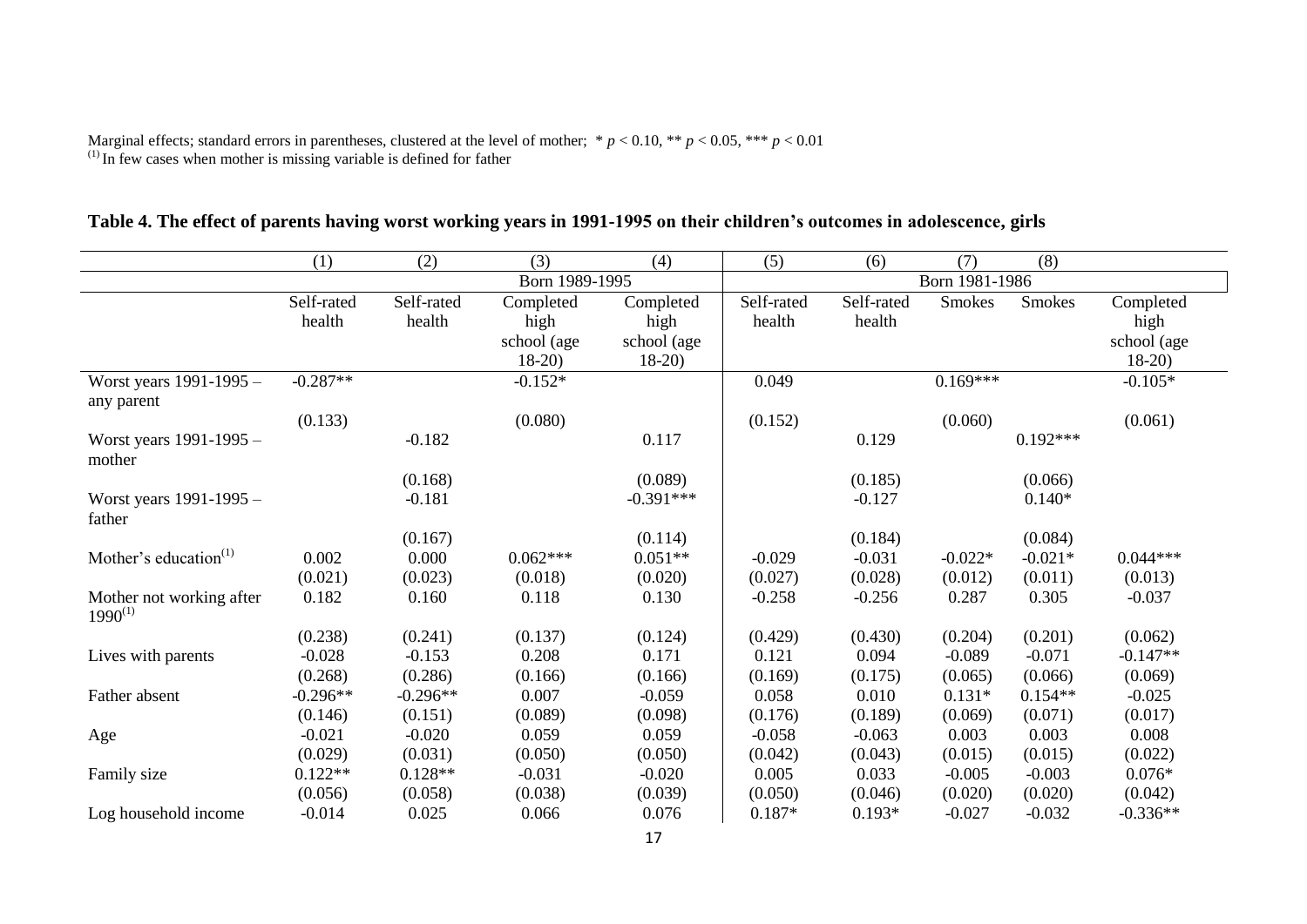| per member       |          |           |          |          |           |          |          |         |           |  |
|------------------|----------|-----------|----------|----------|-----------|----------|----------|---------|-----------|--|
|                  | (0.109)  | (0.114)   | (0.067)  | (0.071)  | (0.099)   | (0.101)  | (0.039)  | (0.038) | (0.170)   |  |
| Urban area       | $-0.219$ | $-0.275*$ | $-0.026$ | $-0.033$ | $-0.362*$ | $-0.280$ | $0.105*$ | 0.080   | $-0.117*$ |  |
|                  | (0.148)  | (0.152)   | (0.092)  | (0.094)  | (0.205)   | (0.208)  | (0.060)  | (0.062) | (0.060)   |  |
| $\boldsymbol{N}$ | 364      | 342       | 166      | 159      | 278       | 268      | 278      | 268     | 277       |  |
| pseudo $R^2$     | 0.036    | 0.036     | 0.120    | 0.156    | 0.020     | 0.022    | 0.077    | 0.094   | 0.111     |  |

Marginal effects; standard errors in parentheses, clustered at the level of mother

\* *p* < 0.10, \*\* *p* < 0.05, \*\*\* *p* < 0.01

 $<sup>(1)</sup>$  In few cases when mother is missing variable is defined for father</sup>

|  | Table 5. The effect of parents having worst working years in 1991-1995 on their children's outcomes in adolescence, boys |
|--|--------------------------------------------------------------------------------------------------------------------------|
|--|--------------------------------------------------------------------------------------------------------------------------|

|                                       | (1)               | (2)               | (4)               | (5)               | (6)       | (7)        |
|---------------------------------------|-------------------|-------------------|-------------------|-------------------|-----------|------------|
|                                       |                   | Born 1989-1995    |                   | Born 1981-1986    |           |            |
|                                       | Self-rated health | Self-rated health | Self-rated health | Self-rated health | Ever      | Ever       |
|                                       |                   |                   |                   |                   | drinks    | drinks     |
| Worst years $1991-1995$ – any parent  | $-0.177$          |                   | $-0.215$          |                   | $0.094**$ |            |
|                                       | (0.128)           |                   | (0.151)           |                   | (0.040)   |            |
| Worst years $1991-1995$ – mother      |                   | 0.076             |                   | $-0.112$          |           | 0.033      |
|                                       |                   | (0.148)           |                   | (0.175)           |           | (0.048)    |
| Worst years $1991-1995$ – father      |                   | $-0.374**$        |                   | $-0.247$          |           | $0.090**$  |
|                                       |                   | (0.183)           |                   | (0.208)           |           | (0.042)    |
| Mother's education $(1)$              | 0.014             | 0.015             | $-0.008$          | $-0.010$          | $-0.006$  | $-0.007$   |
|                                       | (0.023)           | (0.024)           | (0.031)           | (0.032)           | (0.010)   | (0.010)    |
| Mother not working after $1990^{(1)}$ | $-0.302$          | $-0.228$          | $-0.085$          | $-0.062$          | $-0.129$  | $-0.134$   |
|                                       | (0.416)           | (0.420)           | (0.378)           | (0.390)           | (0.134)   | (0.135)    |
| Lives with parents                    | 0.725             | 0.547             | $-0.239$          | $-0.264$          | $-0.082*$ | $-0.090**$ |
|                                       | (0.452)           | (0.576)           | (0.158)           | (0.162)           | (0.044)   | (0.044)    |
| Father absent                         | $-0.227*$         | $-0.310**$        | $-0.239$          | $-0.283*$         | 0.006     | 0.024      |
|                                       | (0.130)           | (0.145)           | (0.148)           | (0.156)           | (0.046)   | (0.046)    |
| Age                                   | $-0.041$          | $-0.039$          | 0.001             | 0.006             | 0.013     | 0.012      |
|                                       | (0.029)           | (0.029)           | (0.041)           | (0.041)           | (0.012)   | (0.012)    |
| Family size                           | 0.057             | 0.048             | $-0.049$          | $-0.041$          | $-0.016$  | $-0.014$   |
|                                       | (0.056)           | (0.057)           | (0.052)           | (0.052)           | (0.013)   | (0.013)    |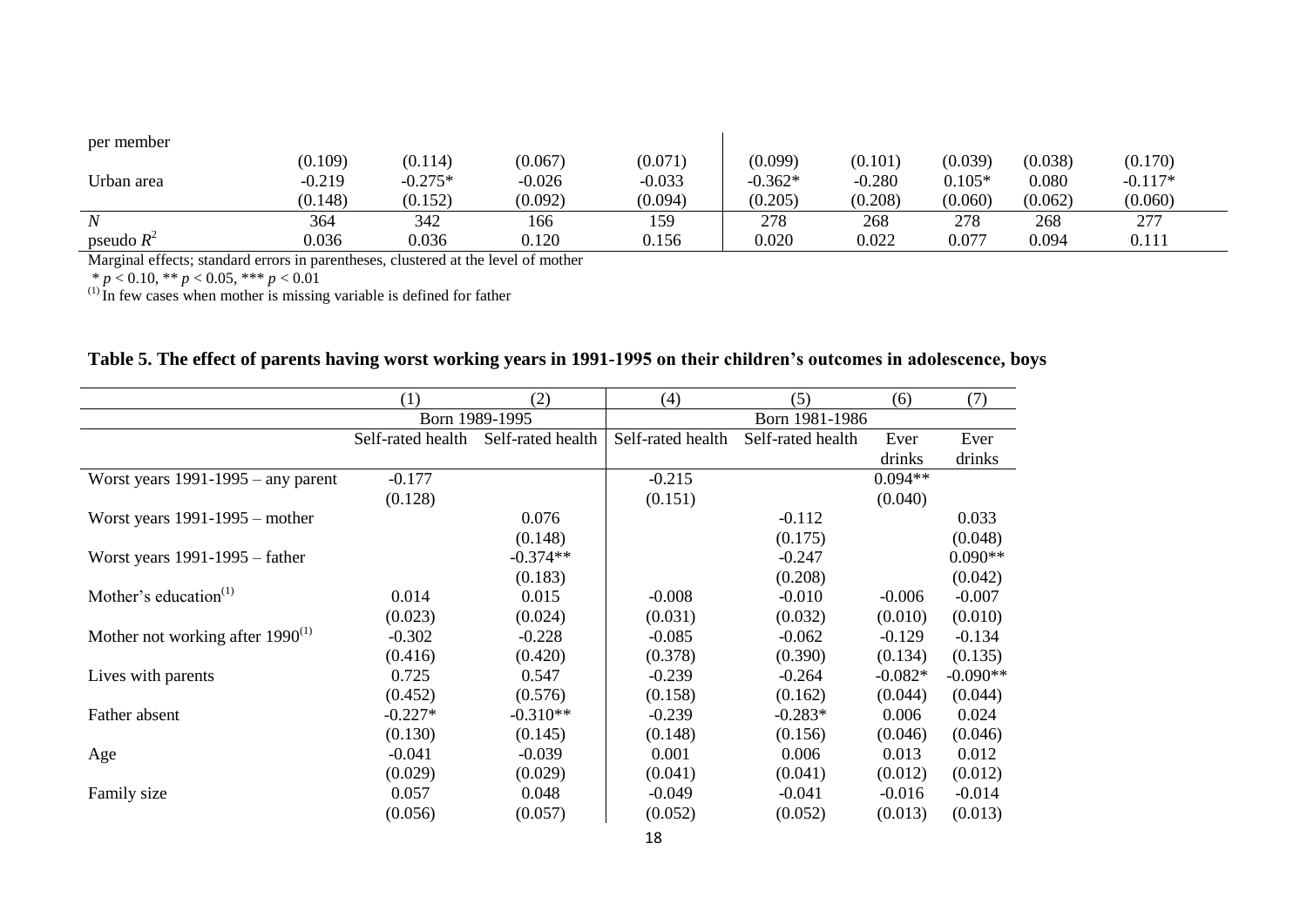| Log household income per member | $-0.053$    | $-0.019$    | 0.029      | 0.066      | 0.020    | 0.018   |
|---------------------------------|-------------|-------------|------------|------------|----------|---------|
|                                 | (0.101)     | (0.103)     | (0.111)    | (0.112)    | (0.034)  | (0.034) |
| Urban area                      | $-0.471***$ | $-0.457***$ | $-0.430**$ | $-0.400**$ | $-0.007$ | 0.000   |
|                                 | (0.142)     | (0.147)     | (0.176)    | (0.178)    | (0.050)  | (0.052) |
| $\boldsymbol{N}$                | 368         | 356         | 303        | 297        | 303      | 297     |
| pseudo $R^2$                    | 0.041       | 0.038       | 0.028      | 0.028      | 0.057    | 0.054   |

Marginal effects; Standard errors in parentheses, clustered at the level of mother

\* *p* < 0.10, \*\* *p* < 0.05, \*\*\* *p* < 0.01

 $<sup>(1)</sup>$  In few cases when mother is missing variable is defined for father</sup>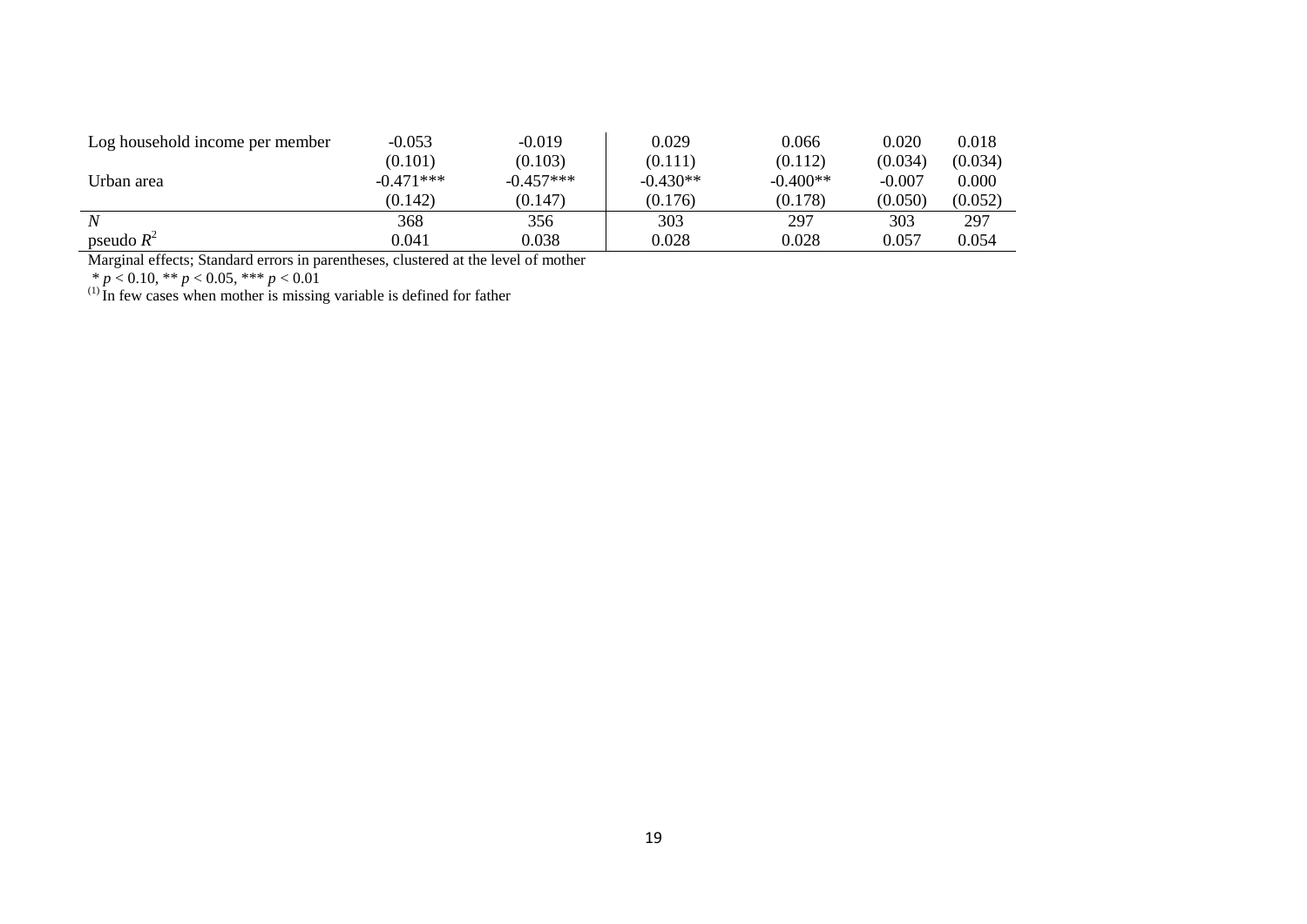**Table 6. The effect of negative labor market events for parents during 1991-1995 on their children's outcomes in adolescence (children born in 1989-1995)** ш,

|                                          | (1)        | (4)           | (5)        | (6)         | (7)                |
|------------------------------------------|------------|---------------|------------|-------------|--------------------|
|                                          | Self-rated | <b>Smokes</b> | Ever       | Advanced    | Completed high     |
|                                          | health     |               | drinks     | school      | school (age 18-20) |
| Lost job in 1991-1995 - mother           | $-0.133$   | $-0.047$      | 0.010      | $-0.074***$ | 0.030              |
|                                          | (0.131)    | (0.039)       | (0.068)    | (0.025)     | (0.078)            |
| Lost job in 1991-1995 - father           | 0.120      | 0.047         | 0.094      | 0.063       | $-0.056$           |
|                                          | (0.144)    | (0.051)       | (0.071)    | (0.052)     | (0.088)            |
| Occ.downgrading $1991-1995$ – any parent | $-0.213**$ | 0.006         | $0.182***$ | 0.008       | $-0.044$           |
|                                          | (0.108)    | (0.035)       | (0.053)    | (0.033)     | (0.072)            |
| Occ.downgrading 1991-1995 –mother        | $-0.205$   | $-0.044$      | $0.179**$  | $-0.057*$   | 0.180              |
|                                          | (0.144)    | (0.038)       | (0.076)    | (0.029)     | (0.172)            |
| Occ.downgrading 1991-1995 – father       | $-0.122$   | 0.034         | 0.119      | 0.085       | 0.210              |
|                                          | (0.153)    | (0.051)       | (0.073)    | (0.058)     | (0.135)            |
| Add. work 1991-1995 – any parent         | $-0.114$   | $-0.054$      | $0.161**$  | 0.005       | $-0.109$           |
|                                          | (0.144)    | (0.041)       | (0.076)    | (0.042)     | (0.099)            |
| Add. work 1991-1995 – mother             | $-0.061$   | $-0.048$      | 0.059      | 0.015       | $-0.248*$          |
|                                          | (0.222)    | (0.061)       | (0.101)    | (0.077)     | (0.144)            |
| Add. work 1991-1995 – father             | $-0.250$   | $-0.075$      | $0.178*$   | $-0.002$    | 0.049              |
|                                          | (0.188)    | (0.053)       | (0.104)    | (0.053)     | (0.134)            |
| Salary cut $1991-1995$ – any parent      | $-0.213*$  | $-0.058**$    | $-0.007$   | $-0.005$    | $-0.140*$          |
|                                          | (0.117)    | (0.029)       | (0.052)    | (0.030)     | (0.074)            |
| Salary cut $1991-1995$ – mother          | $-0.005$   | 0.002         | 0.027      | 0.010       | $-0.109$           |
|                                          | (0.176)    | (0.050)       | (0.075)    | (0.046)     | (0.094)            |
| Salary cut 1991-1995 – father            | $-0.150$   | $-0.089***$   | $-0.015$   | $-0.000$    | $-0.184*$          |
|                                          | (0.150)    | (0.031)       | (0.065)    | (0.039)     | (0.100)            |
| Any shock $-$ any parent                 | $-0.182**$ | $-0.005$      | $0.081*$   | $-0.008$    | $-0.115**$         |
|                                          | (0.091)    | (0.026)       | (0.042)    | (0.024)     | (0.056)            |
| Wage arrears in 1996 – mother            | $-0.017$   | 0.009         | $-0.016$   | 0.011       | 0.007              |
|                                          | (0.033)    | (0.008)       | (0.016)    | (0.008)     | (0.024)            |
| Wage arrears in 1996 - father            | $-0.051*$  | $-0.002$      | 0.001      | $-0.006$    | $-0.024$           |
|                                          | (0.029)    | (0.008)       | (0.012)    | (0.010)     | (0.019)            |

Marginal effects; standard errors in parentheses, clustered at the level of mother

 $* p < 0.10, ** p < 0.05, *** p < 0.01$